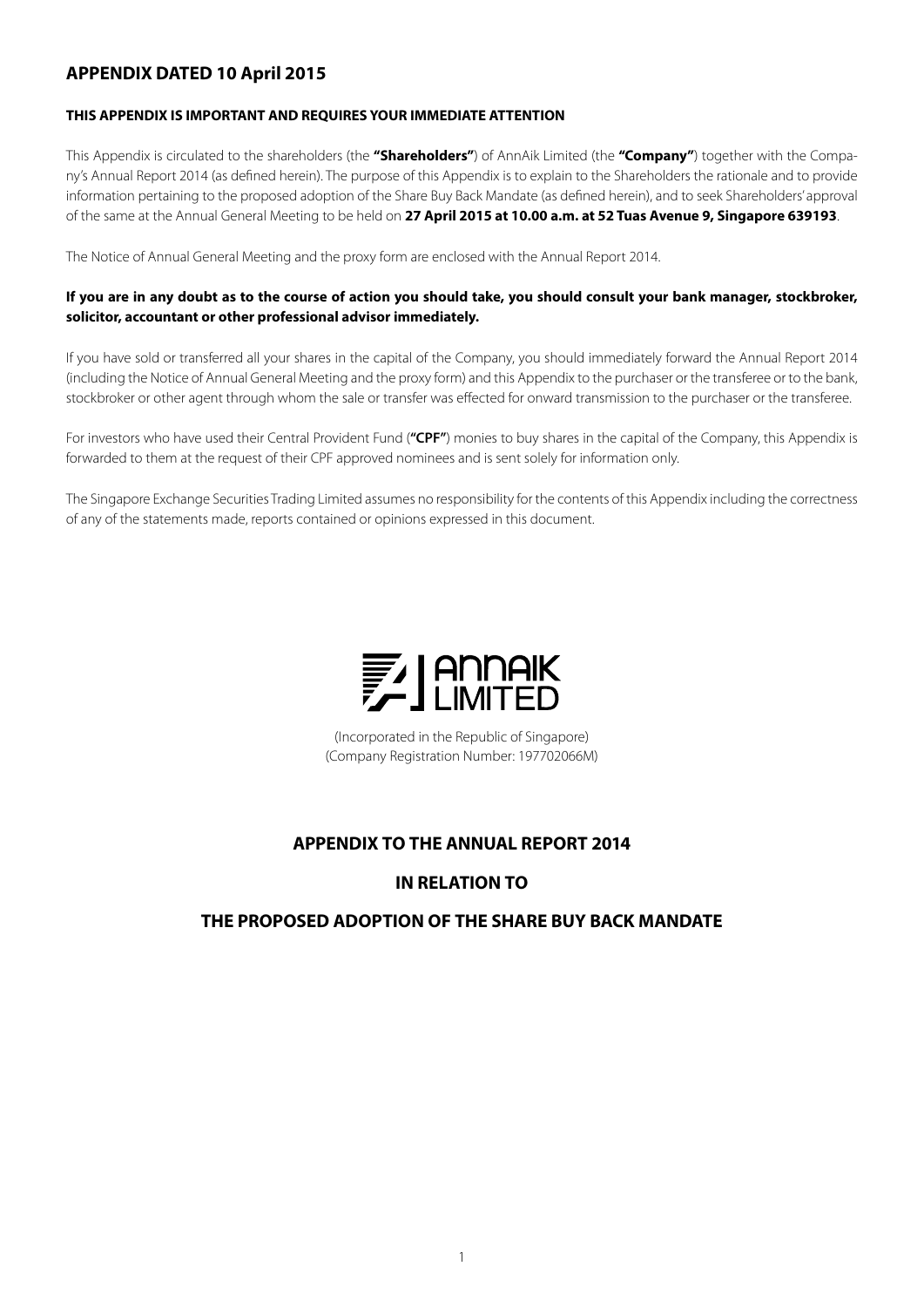# **CONTENTS**

|                | 3                                                                                                                                                                                                                                                                                                                                                                                                                                                                                                                           |    |  |  |  |  |  |
|----------------|-----------------------------------------------------------------------------------------------------------------------------------------------------------------------------------------------------------------------------------------------------------------------------------------------------------------------------------------------------------------------------------------------------------------------------------------------------------------------------------------------------------------------------|----|--|--|--|--|--|
|                | LETTER TO SHAREHOLDERS And the contract of the contract of the contract of the contract of the contract of the                                                                                                                                                                                                                                                                                                                                                                                                              | 5  |  |  |  |  |  |
| $\mathbf{1}$ . |                                                                                                                                                                                                                                                                                                                                                                                                                                                                                                                             | 5  |  |  |  |  |  |
| 2.             | THE PROPOSED ADOPTION OF THE SHARE BUY BACK MANDATE THE CONDITIONAL CONTENTS AND ANNOUNCED ADOPTION OF THE SHARE BUY BACK MANDATE THE CONDITIONAL CONDITIONAL CONDITIONAL CONDITIONAL CONDITIONAL CONDITIONAL CONDITIONAL COND                                                                                                                                                                                                                                                                                              | 5  |  |  |  |  |  |
| 3.             | INTERESTS OF THE DIRECTORS AND SUBSTANTIAL SHAREHOLDERS THE CONDITIONAL CONTENTS AND THE RESTS OF THE DIRECTORS AND SUBSTANTIAL SHAREHOLDERS                                                                                                                                                                                                                                                                                                                                                                                | 18 |  |  |  |  |  |
| 4.             |                                                                                                                                                                                                                                                                                                                                                                                                                                                                                                                             | 19 |  |  |  |  |  |
| 5.             | ABSTENTION FROM VOTING Examination and the contract of the contract of the contract of the contract of the contract of the contract of the contract of the contract of the contract of the contract of the contract of the con                                                                                                                                                                                                                                                                                              | 19 |  |  |  |  |  |
| 6.             |                                                                                                                                                                                                                                                                                                                                                                                                                                                                                                                             | 19 |  |  |  |  |  |
| 7.             |                                                                                                                                                                                                                                                                                                                                                                                                                                                                                                                             | 19 |  |  |  |  |  |
| 8              |                                                                                                                                                                                                                                                                                                                                                                                                                                                                                                                             | 19 |  |  |  |  |  |
| 9.             | DOCUMENTS FOR INSPECTION<br>$\begin{minipage}{0.5\textwidth} \begin{tabular}{l} \textbf{0.01}\end{tabular} \end{minipage} \begin{minipage}{0.5\textwidth} \begin{tabular}{l} \textbf{0.01}\end{tabular} \end{minipage} \end{minipage} \begin{minipage}{0.5\textwidth} \begin{tabular}{l} \textbf{0.01}\end{tabular} \end{minipage} \end{minipage} \begin{minipage}{0.5\textwidth} \begin{tabular}{l} \textbf{0.01}\end{tabular} \end{minipage} \end{minipage} \begin{minipage}{0.5\textwidth} \begin{tabular}{l} \textbf{0$ | 20 |  |  |  |  |  |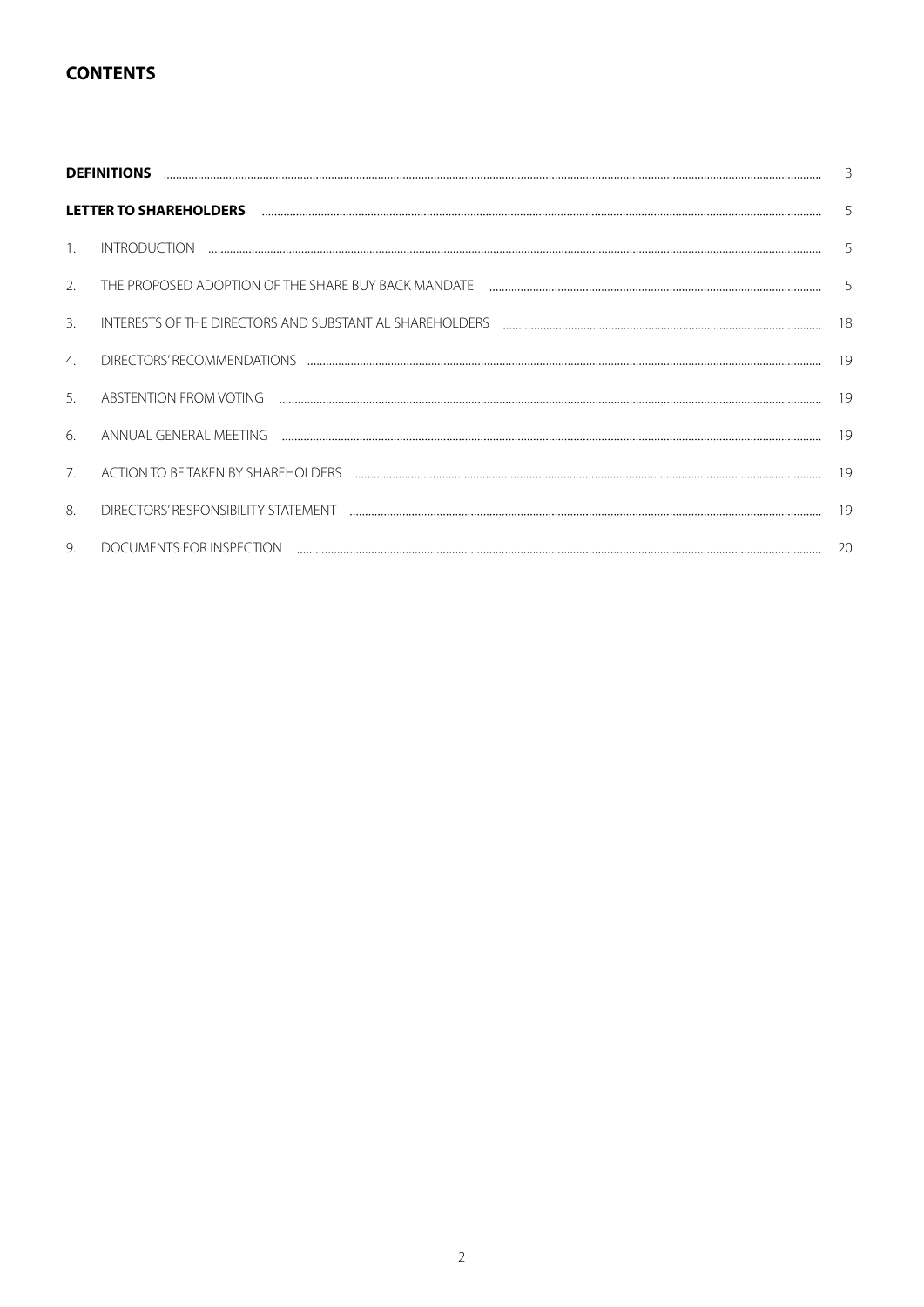# **DEFINITIONS**

In this Appendix, the following definitions apply throughout unless the context otherwise requires or unless otherwise stated:-

| "ACRA"                    |                | The Accounting and Corporate Regulatory Authority of Singapore                                       |
|---------------------------|----------------|------------------------------------------------------------------------------------------------------|
| "Act"                     |                | The Companies Act, Chapter 50 of Singapore, as amended or modified from time to time                 |
| "AGM"                     |                | The Annual General Meeting of the Company                                                            |
| "Annual Report 2014"      |                | The Company's annual report for the financial year ended 31 December 2014                            |
| "Appendix"                |                | This appendix to the Annual Report 2014                                                              |
| "Articles"                |                | The Articles of Association of the Company as amended, supplemented or modified from<br>time to time |
| "CDP"                     | ÷              | The Central Depository (Pte) Limited                                                                 |
| "Company"                 |                | AnnAik Limited                                                                                       |
| "Director"                |                | A director of the Company as at the date of this Appendix                                            |
| "EPS"                     | $\ddot{\cdot}$ | Earnings per Share                                                                                   |
| "FY"                      |                | Financial year ended or ending 31 December, as the case may be                                       |
| "Group"                   |                | The Company and its subsidiaries                                                                     |
| "Latest Practicable Date" |                | 1 April 2015, being the latest practicable date prior to the printing of this Appendix               |
| "Listing Manual"          | ÷              | The listing manual of the SGX-ST, as amended, modified or supplemented from time to<br>time          |
| "Listing Rules"           |                | The listing rules of the SGX-ST as set out in the Listing Manual                                     |
| "Market Day"              |                | A day on which the SGX-ST is open for trading of securities                                          |
| "Market Purchases"        |                | Has the meaning given to it in Section 2.3.3(a) of this Appendix                                     |
| "Maximum Price"           |                | Has the meaning given to it in Section 2.4 of this Appendix                                          |
| "Memorandum"              |                | The Memorandum of Association of the Company                                                         |
| "Notice"                  |                | The Notice of Annual General Meeting dated 10 April 2015                                             |
| "NTA"                     |                | Net tangible assets                                                                                  |
|                           |                |                                                                                                      |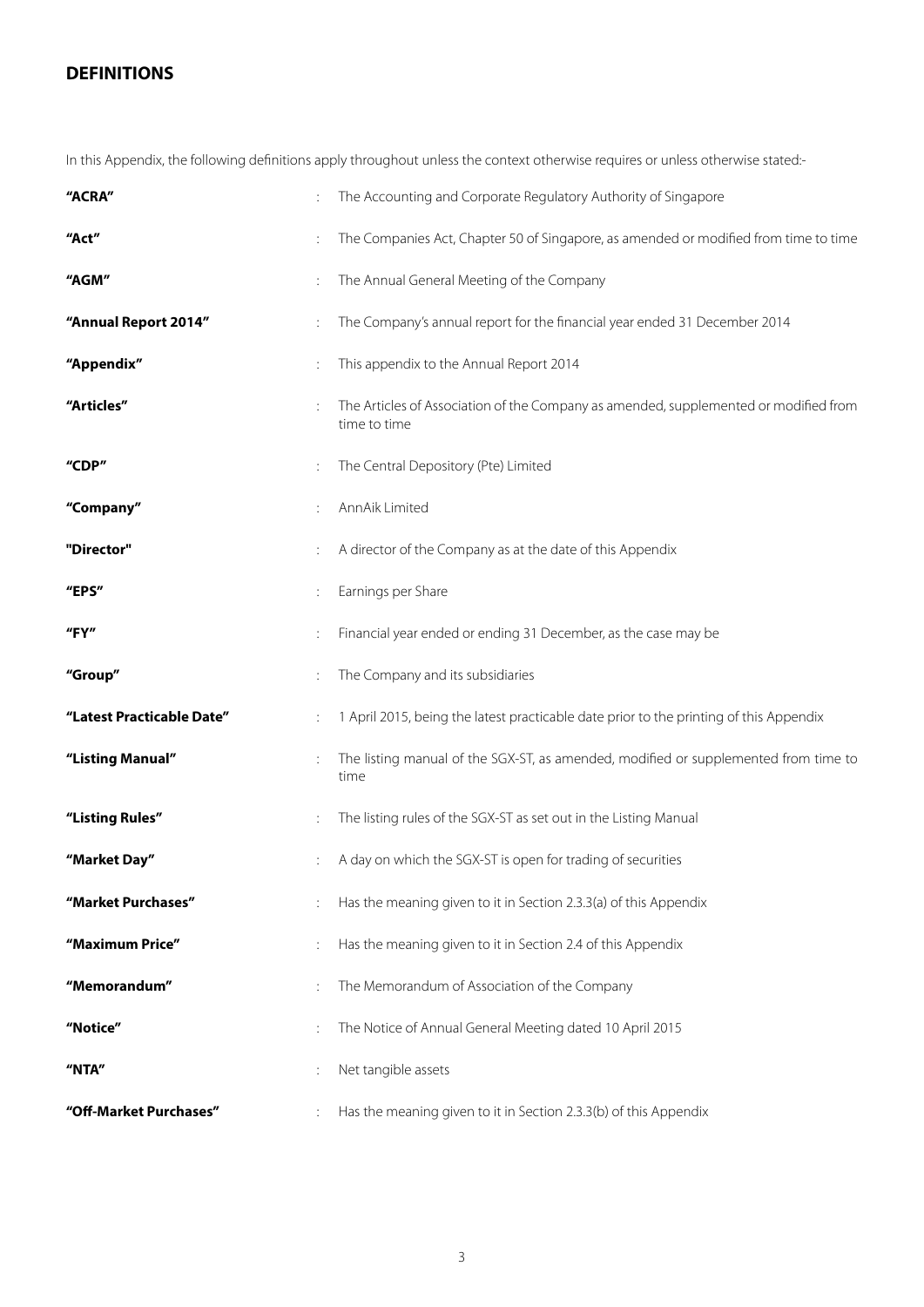| "Relevant Period"        |                           | The period commencing from the date on which the forthcoming AGM is held and the<br>resolution relating to the Share Buy Back Mandate is passed and expiring on the date the<br>next AGM is held or is required by law to be held, whichever is the earlier, after the date<br>the resolution relating to the Share Buy Back Mandate is passed |
|--------------------------|---------------------------|------------------------------------------------------------------------------------------------------------------------------------------------------------------------------------------------------------------------------------------------------------------------------------------------------------------------------------------------|
| "Securities Account"     |                           | A securities account maintained by a Depositor with CDP (but does not include a<br>securities sub-account)                                                                                                                                                                                                                                     |
| "SIC"                    |                           | Securities Industry Council of Singapore                                                                                                                                                                                                                                                                                                       |
| "SGX-ST"                 |                           | Singapore Exchange Securities Trading Limited                                                                                                                                                                                                                                                                                                  |
| "Share"                  |                           | An ordinary share in the share capital of the Company and "Shares" shall be construed<br>accordingly                                                                                                                                                                                                                                           |
| "Share Buy Back Mandate" | $\mathbb{R}^{\mathbb{Z}}$ | A general mandate given by Shareholders to authorise the Directors to purchase, on<br>behalf of the Company, Shares in accordance with the terms set out in this Appendix as<br>well as the rules and regulations set forth in the Act and the Listing Rules                                                                                   |
| "Share Purchase"         |                           | Purchase of Shares by the Company pursuant to the Share Buy Back Mandate                                                                                                                                                                                                                                                                       |
| "Shareholders"           |                           | Registered holders of Shares except that where the registered holder is CDP, the term<br>"Shareholders" shall, in relation to such Shares, mean the persons whose Securities<br>Accounts maintained with CDP are credited with the Shares                                                                                                      |
| "Take-over Code"         |                           | The Singapore Code on Take-overs and Mergers, as amended or modified from time to<br>time                                                                                                                                                                                                                                                      |
| "S\$" and "cents"        |                           | Singapore dollars and cents, respectively                                                                                                                                                                                                                                                                                                      |
| $\frac{10}{6}$           |                           | Percentage or per centum                                                                                                                                                                                                                                                                                                                       |

The terms "Depositor" and "Depository Register" shall have the same meanings ascribed to them respectively in Section 130A of the Act. The term "subsidiary" shall have the meaning ascribed to it in the Section 5 of the Act. The term "substantial shareholder" shall have the meaning ascribed to it in the Section 81 of the Act.

The terms "associate" and "controlling shareholder" shall have the meanings ascribed to them respectively in the Listing Rules.

Except where specifically defined, the terms "we", "us" and "our" in this Appendix refer to the Group.

Words importing the singular shall, where applicable, include the plural and vice versa. Words importing the masculine gender shall, where applicable, include the feminine and neuter genders and vice versa. References to persons shall, where applicable, include corporations.

The headings in this Appendix are inserted for convenience only and shall be ignored in construing this Appendix.

Any reference in this Appendix to any enactment is a reference to that enactment as for the time being amended or re-enacted. Any word defined under the Act or any statutory modification thereof and not otherwise defined in this Appendix shall have the same meaning ascribed to it under the Act or any statutory modification thereof, as the case may be.

Any reference to a time of day and date in this Appendix is made by reference to Singapore time and date unless otherwise stated.

Any discrepancies in tables included herein between the amounts in the columns of the tables and the totals thereof are due to rounding. Accordingly, figures shown as totals in certain tables may not be an arithmetic aggregation of the figures that precede them.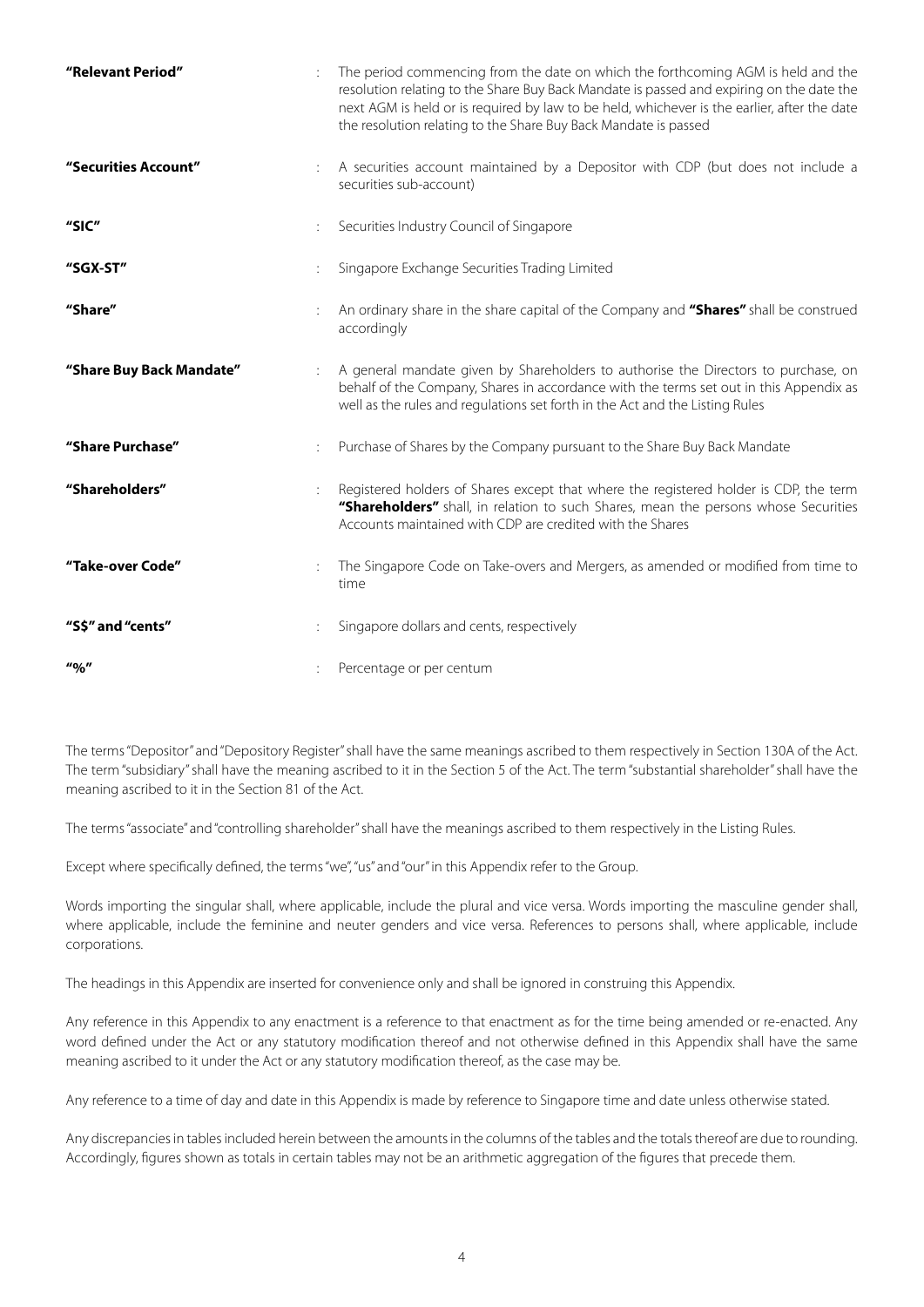# **LETTER TO SHAREHOLDERS**

# **ANNAIK LIMITED**

(Incorporated in the Republic of Singapore) (Company Registration Number: 197702066M)

> **Registered Office:** 52 Tuas Avenue 9

Singapore 639193

# **Directors:**

Mr Ow Chin Seng **Executive Chairman cum Chief Executive Officer** Mr Koh Beng Leong **Executive Director** Mr Ng Kim Keang **Executive Director** Dr Yang Guo Ying **Executive Director** Mr Ow Eei Meng, Benjamin Executive Director Mr Ang Mong Seng Independent Director Mr Lee Bon Leong Independent Director Dr Choong Chow Siong Independent Director Mr Daniel Lin Wei Non-executive Director

10 April 2015

To the Shareholders of **ANNAIK LIMITED**

Dear Sir/Madam,

# **THE PROPOSED ADOPTION OF THE SHARE BUY BACK MANDATE**

# **1. INTRODUCTION**

- **1.1** The Directors propose to table the adoption of the Share Buy Back Mandate at the forthcoming AGM to be held on 27 April 2015 at 10.00 a.m. at 52 Tuas Avenue 9 Singapore 639193.
- **1.2** The purpose of this Appendix, which is circulated together with the Company's Annual Report 2014, is to provide Shareholders with information relating to, and to seek their approval for, the proposed adoption of the Share Buy Back Mandate.
- **1.3** This Appendix has been prepared solely for the purpose set out herein and may not be relied upon by any persons (other than Shareholders) or for any other purpose.
- **1.4** The SGX-ST assumes no responsibility for the correctness of any of the statements made, reports contained or opinions expressed in this Appendix.

# **2. THE PROPOSED ADOPTION OF THE SHARE BUY BACK MANDATE**

# **2.1 The Proposed Adoption of the Share Buy Back Mandate**

The Company is seeking Shareholders' approval to authorise the Directors to purchase or acquire Shares up to the maximum number of Shares as set out in Section 2.3.1 of this Appendix.

Any purchases or acquisitions of Shares by the Company would have to be made subject to the Articles, the Act, the Listing Rules and the Take-over Code.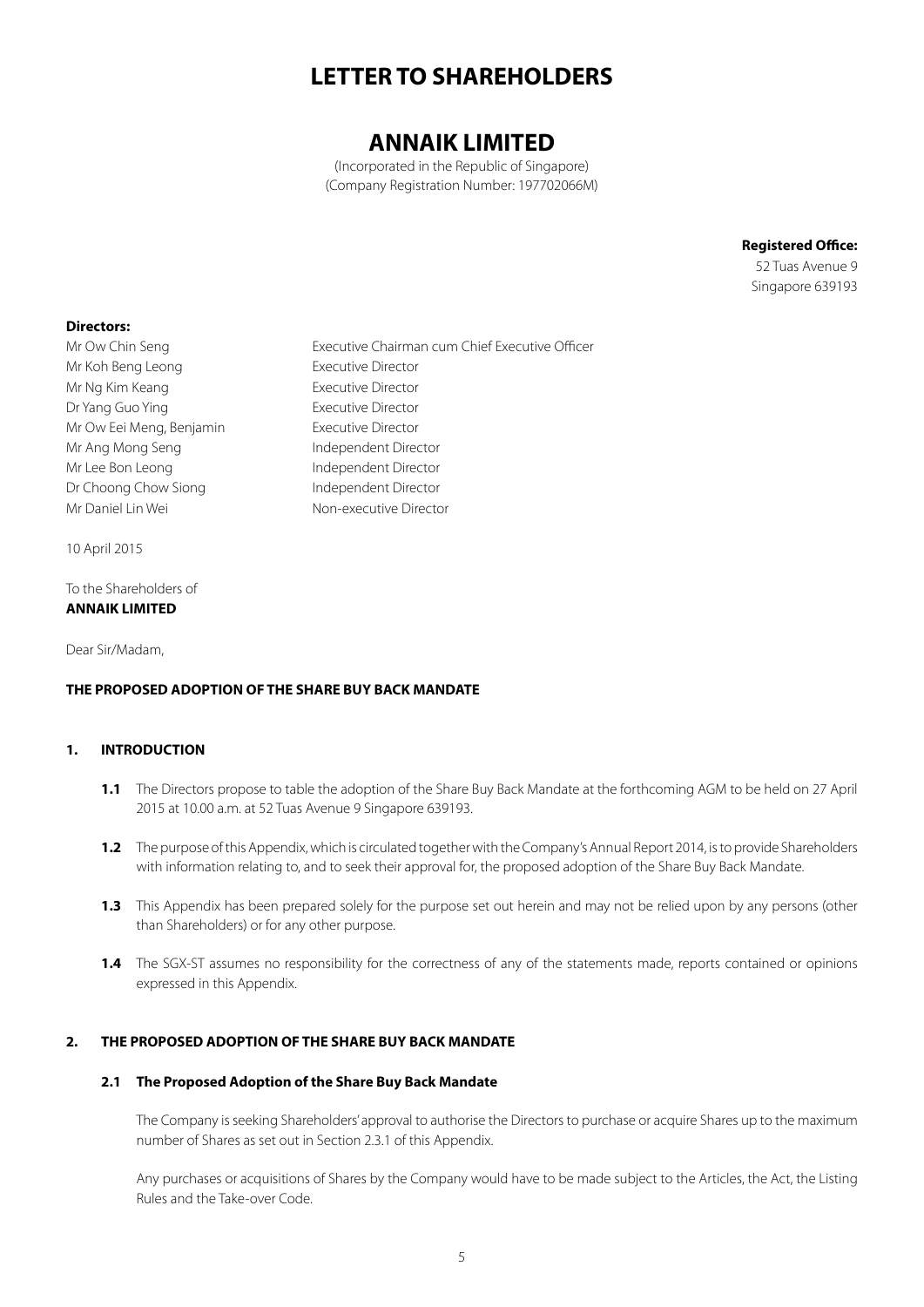It is a requirement under the Listing Rules that a company which wishes to purchase or acquire its own shares should obtain prior specific approval of its shareholders at a general meeting. In this regard, approval is now being sought from Shareholders at the AGM for the Share Buy Back Mandate. An ordinary resolution will be proposed, pursuant to which the Share Buy Back Mandate will be given to the Directors to exercise all powers of the Company to purchase or otherwise acquire its issued Shares on the terms of the Share Buy Back Mandate.

If approved by Shareholders at the AGM, the authority conferred by the Share Buy Back Mandate will continue to be in force until the conclusion of the next AGM or the date by which such AGM is required to be held (whereupon it will lapse, unless renewed at such meeting) or the date on which Share Purchases have been carried out to the full extent mandated or until it is varied or revoked by the Company in a general meeting (if so varied or revoked prior to the next AGM), whichever is the earliest.

### **2.2 Rationale of the Share Buy Back Mandate**

A Share Purchase is one of the ways in which the return on equity of the Company may be improved, thereby enhancing Shareholders' value. Depending on market conditions, the Share Buy Back Mandate may lead to an enhancement of the EPS and the NTA per Share.

The Directors are also of the view that Share Purchases may help to mitigate short-term market volatility in the price of the Shares, off-set the effects of short-term speculation and bolster the confidence of investors and Shareholders in the Company.

If and when circumstances permit, the Directors will decide whether to effect the Share Purchases via Market Purchases or Off-Market Purchases, after taking into account the amount of cash available, the prevailing market conditions and the most cost-effective and efficient approach.

The Share Purchases will only be undertaken as and when the Directors consider it to be in the best interests of the Company and/or the Shareholders. No Share Purchases will be made in circumstances which the Directors believe will have or may have a material adverse effect on the financial position, liquidity and/or listing status of the Company and the Group, and the working capital requirements and gearing level of the Company and the Group.

# **2.3 Authority and Limits of the Share Buy Back Mandate**

The authority and limitations placed on purchases or acquisitions of Shares by the Company under the Share Buy Back Mandate are summarised below.

# **2.3.1 Maximum Number of Shares**

Only Shares which are issued and fully paid-up may be purchased or acquired by the Company.

The total number of Shares which may be purchased or acquired by the Company pursuant to the Share Buy Back Mandate is limited to that number of Shares representing 10% of the total number of issued Shares as at the date of the AGM at which the Share Buy Back Mandate is approved, unless the Company has, at any time during the Relevant Period, effected a reduction of its share capital in accordance with the applicable provisions under the Act, in which event the total number of Shares shall be taken to be the total number of Shares as altered by the capital reduction. Any of the Shares held by the Company as treasury shares shall be disregarded for purposes of computing the 10% limit.

For illustrative purposes only, on the basis of 248,973,000 issued Shares as at the Latest Practicable Date and assuming no further Shares are issued on or prior to the AGM and no Shares are held by the Company as treasury shares, not more than 24,897,300 Shares (representing 10% of the issued ordinary share capital of the Company as at that date) may be purchased or acquired by the Company pursuant to the Share Buy Back Mandate during the period referred to in Section 2.3.2 below.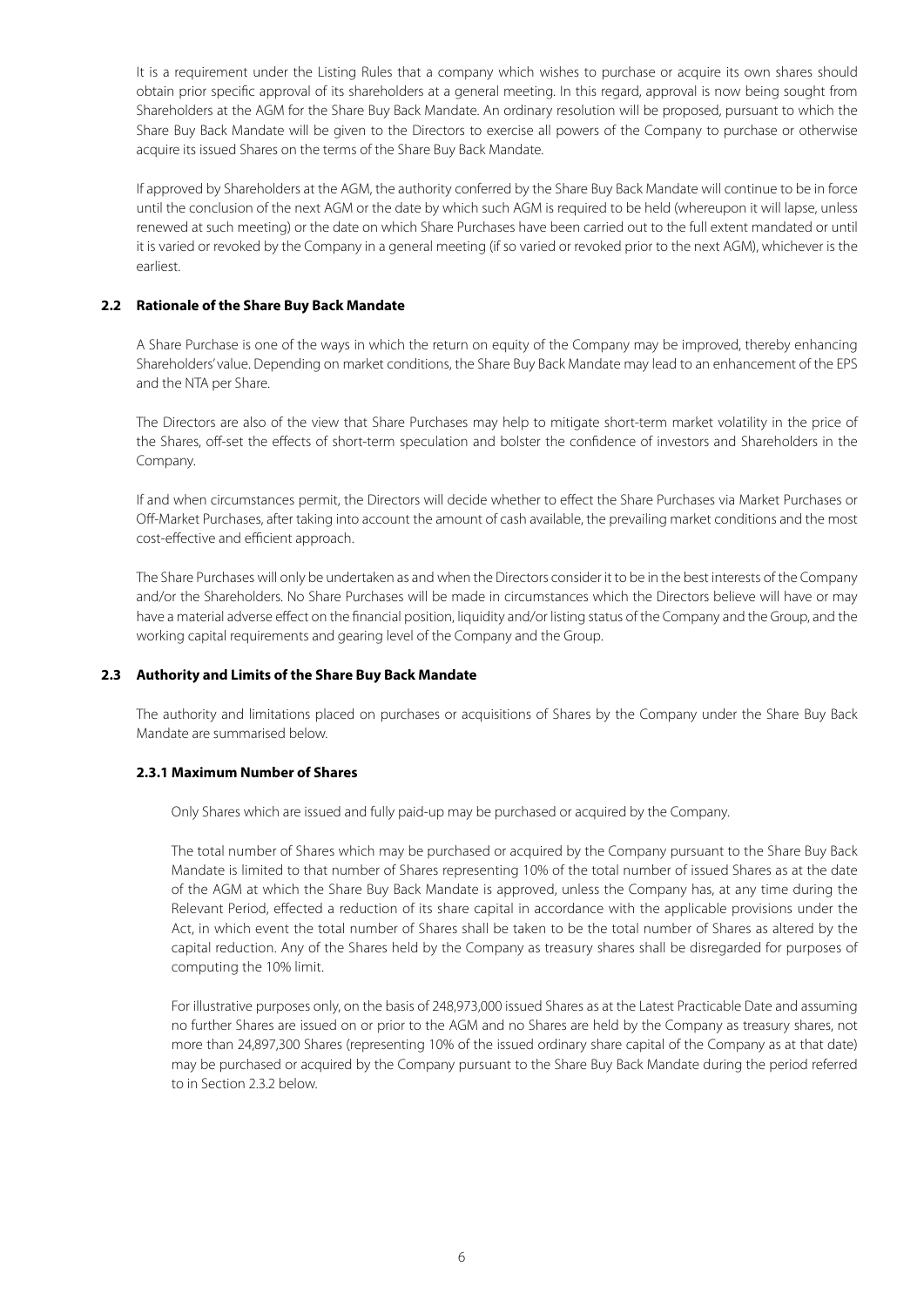# **2.3.2 Duration of Authority**

Purchases or acquisitions of Shares may be made, at any time and from time to time, on and from the date of the AGM at which the Share Buy Back Mandate is approved, up to the earliest of:-

- (a) the date on which the next AGM is held or required by law to be held;
- (b) the date on which the authority conferred by the Share Buy Back Mandate is revoked or varied by the Company in a general meeting; or
- (c) the date on which the purchases or acquisitions of Shares pursuant to the Share Buy Back Mandate are carried out to the full extent mandated.

The authority conferred on the Directors by the Share Buy Back Mandate to purchase Shares may be renewed by Shareholders in the next AGM or other general meeting of the Company to be convened immediately after the conclusion or adjournment of the next AGM. When seeking the approval of the Shareholders for the renewal of the Share Buy Back Mandate, the Company is required to disclose details pertaining to purchases or acquisitions of Shares pursuant to the Share Buy Back Mandate made during the previous twelve (12) months, including the total number of Shares purchased, the purchase price per Share or the highest and lowest prices paid for such purchases of Shares, where relevant, and the total consideration paid for such purchases.

#### **2.3.3 Manner of Purchase or Acquisition of Shares**

Purchases or acquisitions of Shares may be made by way of:-

- (a) on-market purchases (**"Market Purchases"**), transacted on the SGX-ST through the ready market, and which may be transacted through one (1) or more duly licensed stock brokers appointed by the Company for the purpose; and/or
- (b) off-market purchases (**"Off-Market Purchases"**) effected pursuant to any equal access scheme(s) as may be determined or formulated by the Directors in their discretion, which scheme(s) shall satisfy all the conditions prescribed by the Act, and otherwise be in accordance with all other laws, the Listing Rules and other regulations and rules of the SGX-ST.

# **2.3.4 Information on Off-Market Purchases**

As prescribed by the Act, an equal access scheme must satisfy all the following conditions:-

- (i) offers for the purchase or acquisition of Shares shall be made to every person who holds Shares to purchase or acquire the same percentage of their Shares;
- (ii) all of the abovementioned persons shall be given a reasonable opportunity to accept the offers made to them; and
- (iii) the terms of all the offers shall be the same, except that there shall be disregarded:-
	- (a) differences in consideration attributable to the fact that offers may relate to Shares with different accrued dividend entitlements;
	- (b) if applicable, differences in consideration attributable to the fact that offers relate to Shares with different amounts remaining unpaid; and
	- (c) differences in the offers introduced solely to ensure that each person is left with a whole number of Shares.

In addition, the Listing Rules requires that in the making of an Off-Market Purchase, the Company must issue an offer document to all Shareholders which must contain at least the following information:-

(i) the terms and conditions of the offer;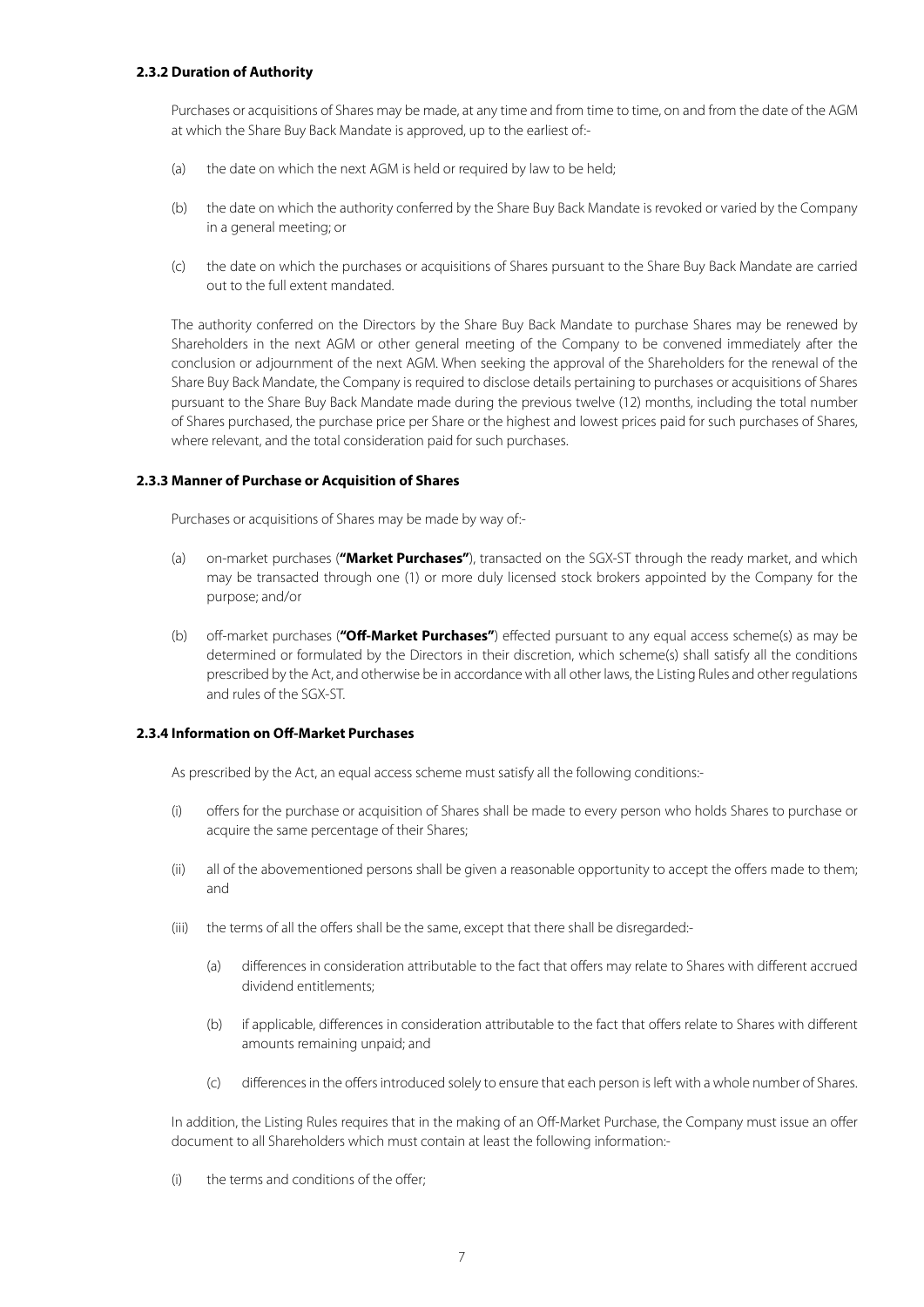- (ii) the period and procedures for acceptances;
- (iii) the reasons for the proposed purchase or acquisition of Shares;
- (iv) the consequences, if any, of Share Purchases that will arise under the Take-over Code or other applicable takeover rules;
- (v) whether the Share Purchases, if made, would have any effect on the listing of the Shares on the SGX-ST;
- (vi) details of any Share Purchases in the previous twelve (12) months (whether Market Purchases or Off-Market Purchases), giving the total number of Shares purchased, the purchase price per Share or the highest and lowest prices paid for the purchases of Shares, where relevant, and the total consideration paid for the purchases; and
- (vii) whether the Shares purchased by the Company will be cancelled or kept as treasury shares.

# **2.4 Maximum Purchase Price**

The Directors may determine the purchase price to be paid per Share for any Share Purchase, provided that the price paid per Share shall be subject to a maximum price, which shall be a price which does not exceed 105% of the average of the closing market prices of the Shares over the last five (5) Market Days, on which transactions in the Shares were recorded, before the day on which the purchases are made and deemed to be adjusted for any corporate action which occurs after the relevant five (5) day period (the **"Maximum Price"**).

The Maximum Price shall apply to both Market Purchases and Off-Market Purchases and shall exclude brokerage fees, commission, stamp duties payable, applicable goods and services tax, clearance fees and other related expenses.

#### **2.5 Status of Purchased or Acquired Shares**

Shares purchased by the Company shall be deemed to be cancelled immediately on purchase or acquisition unless they are held as treasury shares in accordance with the Act. Upon the purchase of the treasury shares, the Company will be registered as a member in respect of the treasury shares but will not have the right to attend or vote at meetings or receive dividends in respect to them. However, the allotment of shares as fully paid bonus shares in respect of treasury shares is allowed. Also, a subdivision or consolidation of any treasury share into treasury shares of a smaller or larger amount is allowed so long as the total value of the treasury shares after the subdivision or consolidation is the same as before.

The Act currently restricts the maximum permitted holding, as treasury shares, of the number of Shares of the relevant class of shares to 10% of the total number of issued Shares. Any treasury share which exceeds this must either be disposed of or cancelled within six (6) months after the limit is first exceeded.

Disposal options (exercisable at any time) available to the Company holding treasury shares are as follows:-

- (a) sell the treasury shares (or any of them) for cash;
- (b) transfer the treasury shares (or any of them) for the purposes of or pursuant to an employee's share scheme;
- (c) transfer the treasury shares (or any of them) as consideration for acquisitions of shares or other assets;
- (d) cancel the treasury shares (or any of them); or
- (e) sell, transfer or otherwise use the treasury shares for such other purposes as the Minister of Finance may by order prescribe.

As at the Latest Practicable Date, the Company does not hold any of its Shares as treasury shares.

Under Rule 704(28) of the Listing Rules, the Company must make an immediate announcement via SGXNET if there is any sale, transfer, cancellation and/or use of treasury shares. Such announcement must state the following:-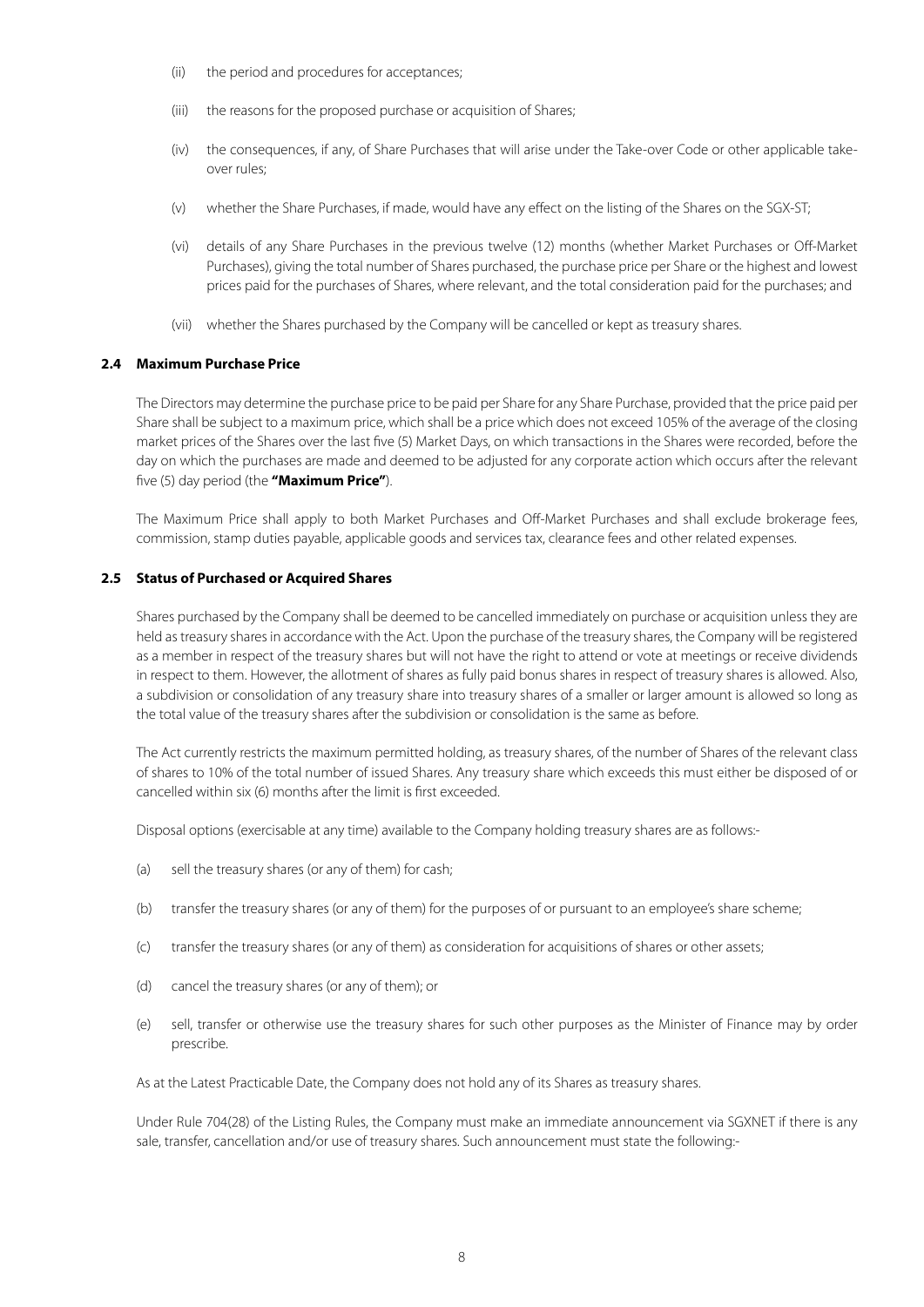- (a) date of the sale, transfer, cancellation and/or use;
- (b) purpose of such sale, transfer, cancellation and/or use;
- (c) number of treasury shares sold, transferred, cancelled and/or used;
- (d) number of treasury shares before and after such sale, transfer, cancellation and/or use;
- (e) percentage of the number of treasury shares against the total number of shares outstanding in a class that is listed before and after such sale, transfer, cancellation and/or use; and
- (f) value of the treasury shares if they are used for a sale or transfer, or cancelled.

Pursuant to the Act, Shares bought back by the Company, unless kept as treasury shares, shall be cancelled. The Company shall:-

- (a) reduce the amount of its share capital where the Shares were purchased or acquired out of the capital of the Company;
- (b) reduce the amount of its profits where the Shares were purchased or acquired out of the profits of the Company; or
- (c) reduce the amount of its share capital and profits proportionately where the Shares were purchased or acquired out of both the capital and profits of the Company,

by the total amount of the purchase price paid by the Company for the Shares cancelled. Where the purchased Shares are held in treasury, the total issued Shares will remain unchanged.

Any Share which is purchased by the Company (other than treasury shares held by the Company to the extent permitted by the Act) shall be cancelled immediately on purchase (and all rights and privileges attached to that Share will expire on such cancellation) in accordance with the Articles and in the manner prescribed by the Act. All Shares purchased and cancelled by the Company will be automatically delisted by the SGX-ST, and certificates in respect thereof will be cancelled and destroyed by the Company as soon as reasonably practicable following settlement of any such purchase. Accordingly, the total number of issued Shares will be diminished by the number of Shares purchased and cancelled by the Company.

# **2.6 Reporting Requirements**

Within thirty (30) days of the passing of a Shareholders' resolution to approve the purchases of Shares by the Company, the Company shall lodge a copy of such resolution with ACRA.

The Company shall notify ACRA within thirty (30) days of a purchase of Shares on the SGX-ST or otherwise. Such notification shall include details of the purchases, the total number of Shares purchased by the Company, the number of Shares cancelled, the Company's issued share capital before the purchase of Shares and after the purchase of Shares, the amount of consideration paid by the Company for the purchases, whether the Shares were purchased out of internal resources of the Company and such other particulars as may be required in the prescribed form.

Rule 886 of the Listing Rules specifies that a listed company shall notify the SGX-ST of all purchases or acquisitions of its shares not later than 9.00 a.m.-

- (a) in the case of a Market Purchase, on the Market Day following the day on which the Market Purchase was made; and
- (b) in the case of an Off-Market Purchase under an equal access scheme, on the second Market Day after the close of acceptances of the offer for the Off-Market Purchase.

The notification of such purchases or acquisition of Shares to the SGX-ST shall be in such form and shall include such details that the SGX-ST may prescribe. The Company shall make arrangements with its stockbrokers to ensure that they provide the Company in a timely fashion the necessary information which will enable the Company to make the notifications to the SGX-ST.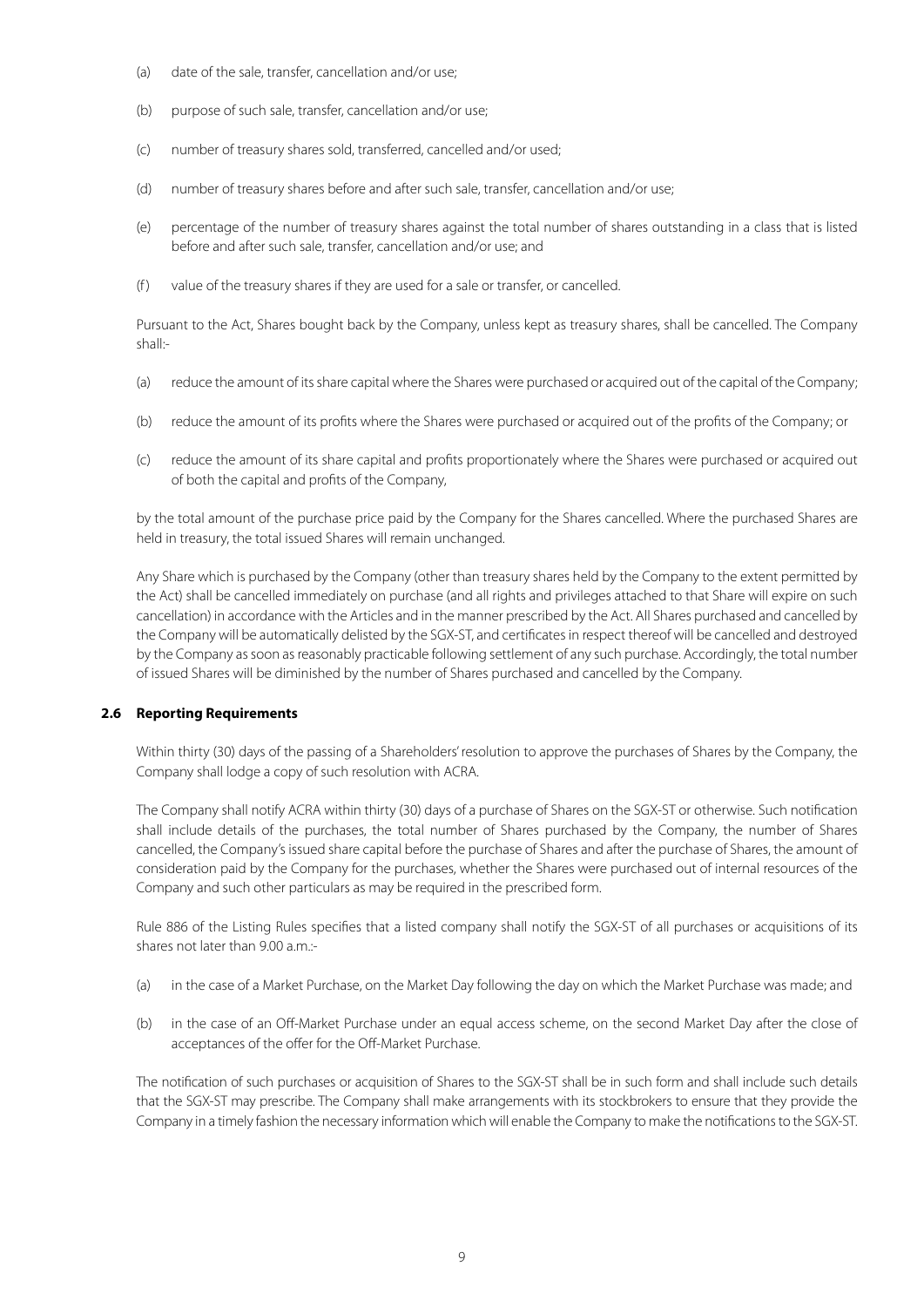# **2.7 Source of Funds**

In undertaking Share Purchases, the Company shall only apply funds legally available in accordance with its Articles and the applicable laws in Singapore.

The Company may not purchase its Shares on the SGX-ST for a consideration other than cash or for settlement otherwise than in accordance with the trading rules of the SGX-ST respectively.

The Act provides that purchases and acquisitions of Shares may be made out of the Company's capital or profits so long as the Company is solvent. For this purpose, the Company is "solvent" if:-

- (a) it is able to pay its debts in full at the time that payment is made for Shares under the Share Buy Back Mandate, and will be able to pay its debts as they fall due in the normal course of business during the period of twelve (12) months immediately following the date of such payment; and
- (b) the value of the Company's assets is not less than the value of its liabilities (including contingent liabilities) and will not after the proposed purchase or acquisition become less than the value of its liabilities (including contingent liabilities).

In determining, for the above purposes, whether the value of the Company's assets is less than the value of its liabilities (including contingent liabilities), the Directors or the Company's management (a) must have regard to the most recent financial statements of the Company and all other circumstances that the Directors or the management know or ought to know affect, or may affect, the value of the Company's assets and the value of the Company's liabilities (including contingent liabilities); and (b) may rely on valuations of assets or estimates of liabilities that are reasonable in the circumstances. Where the value of contingent liabilities are required to be determined, the Directors or management may take into account the likelihood of the contingency occurring and any claim that the Company is entitled to make and can reasonably expect to be met to reduce or extinguish the contingent liability.

The Company intends to use internal sources of funds, or a combination of internal resources and external borrowings, to finance purchases of Shares pursuant to the Share Buy Back Mandate.

# **2.8 Financial Effects of the Share Buy Back Mandate**

Pursuant to the Act, Shares bought back by the Company, unless kept as treasury shares, are cancelled immediately on purchase or acquisition. All rights and privileges attached to the purchased Shares shall expire upon cancellation.

Where the consideration paid by the Company for the purchase or acquisition of the Shares (excluding related brokerage, goods and services tax, stamp duties and clearance fees) is paid for using:-

- (a) the Company's capital and/or profits, it will reduce the amount available for the Company's operations permitted under the Act; or
- (b) the Company's profits, it will reduce the amount available for distribution of dividends by the Company,

and the NTA of the Company and the consolidated NTA of the Group will be reduced by the dollar value of the Shares bought. The Directors believe that even if the Company exercises the Share Buy Back Mandate in full and acquires up to 24,897,300 Shares, it will not have any material impact on the earnings of the Company and the consolidated earnings of the Group for the current financial year.

For illustrative purposes only, assuming the Company had exercised the Share Buy Back Mandate in full and purchased 24,897,300 Shares at the Maximum Price of S\$0.105 for each Share (based on the average of the last dealt prices of the Shares for the 5 Market Days on which the Shares were traded on the SGX-ST immediately preceding the Latest Practicable Date), the financial effects of the purchase or acquisition of the Shares by the Company pursuant to the Share Buy Back Mandate by way of purchases made:-

- (a) entirely out of capital and held as treasury shares;
- (b) entirely out of profits and held as treasury shares;
- (c) entirely out of capital and cancelled; and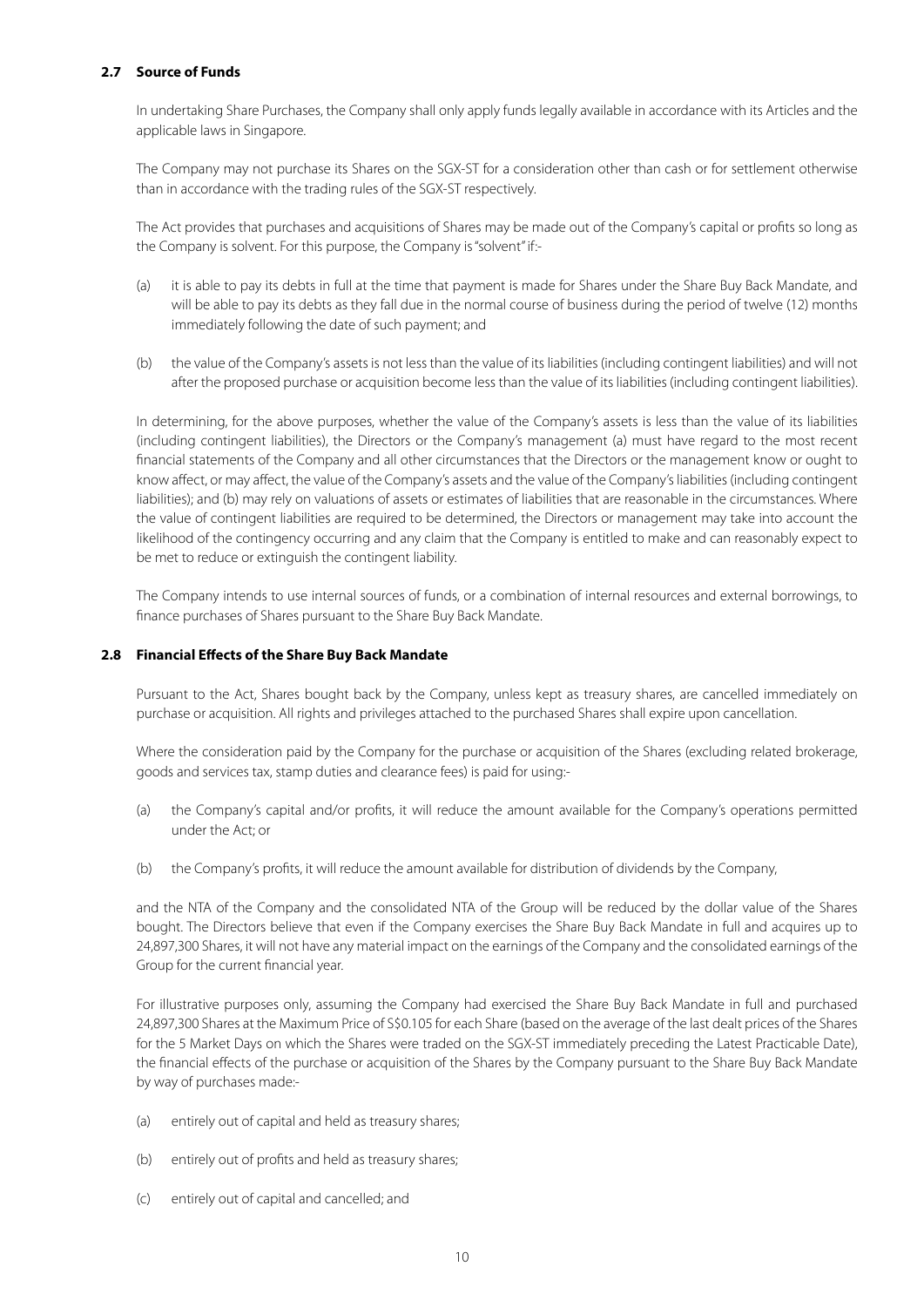# (d) entirely out of profits and cancelled,

based on the latest audited financial statements of the Company for FY2014, are set out below:-

# **(a) Purchases or acquisitions made entirely out of capital and held as treasury shares**

|                                       |                            | Company                            |                            | Group                              |
|---------------------------------------|----------------------------|------------------------------------|----------------------------|------------------------------------|
|                                       | As at<br>FY2014<br>S\$'000 | After share<br>buy back<br>S\$'000 | As at<br>FY2014<br>S\$'000 | After share<br>buy back<br>S\$'000 |
|                                       |                            |                                    |                            |                                    |
| Share Capital                         | 36,131                     | 36,131                             | 36,131                     | 36,131                             |
| Reserves                              | 1,216                      | 1,216                              | 1,868                      | 1,868                              |
| <b>Accumulated Profits</b>            | 20,237                     | 20,237                             | 26,537                     | 26,537                             |
| Minority Interests                    |                            |                                    | 5,169                      | 5,169                              |
| <b>Treasury Shares</b>                |                            | (2,614)                            |                            | (2,614)                            |
| <b>Total Equity</b>                   | 57,584                     | 54,970                             | 69,705                     | 67,091                             |
| Net Tangible Assets                   | 57,584                     | 54,970                             | 57,510                     | 54,896                             |
| <b>Current Assets</b>                 | 13,680                     | 11,066                             | 63,796                     | 61,182                             |
| <b>Current Liabilities</b>            | 588                        | 588                                | 32,843                     | 32,843                             |
| Working Capital                       | 13,092                     | 10,478                             | 30,953                     | 28,339                             |
| <b>Total Liabilities</b>              | 588                        | 588                                | 52,362                     | 52,362                             |
| Total Number of Shares ('000)         | 248,973                    | 224,076                            | 248,973                    | 224,076                            |
| Net Tangible Assets per Share (Cents) | 23.13                      | 24.53                              | 23.10                      | 24.50                              |
| Debt Equity Ratio                     |                            |                                    | 0.75                       | 0.78                               |
| Working Capital Ratio                 | 23.27                      | 18.82                              | 1.94                       | 1.86                               |
| EPS (Cents)                           | (0.33)                     | (0.36)                             | 0.29                       | 0.32                               |

# **(b) Purchases or acquisitions made entirely out of profits and held as treasury shares**

|                                       |                 | Company                 |                 | Group                   |
|---------------------------------------|-----------------|-------------------------|-----------------|-------------------------|
|                                       | As at<br>FY2014 | After share<br>buy back | As at<br>FY2014 | After share<br>buy back |
|                                       | S\$'000         | S\$'000                 | S\$'000         | S\$'000                 |
| Share Capital                         | 36,131          | 36,131                  | 36,131          | 36,131                  |
| Reserves                              | 1,216           | 1,216                   | 1,868           | 1,868                   |
| <b>Accumulated Profits</b>            | 20,237          | 20,237                  | 26,537          | 26,537                  |
| Minority Interests                    |                 |                         | 5,169           | 5,169                   |
| <b>Treasury Shares</b>                |                 | (2,614)                 |                 | (2,614)                 |
| <b>Total Equity</b>                   | 57,584          | 54,970                  | 69,705          | 67,091                  |
| Net Tangible Assets                   | 57,584          | 54,970                  | 57,510          | 54,896                  |
| <b>Current Assets</b>                 | 13,680          | 11,066                  | 63,796          | 61,182                  |
| <b>Current Liabilities</b>            | 588             | 588                     | 32,843          | 32,843                  |
| Working Capital                       | 13,092          | 10,478                  | 30,953          | 28,339                  |
| <b>Total Liabilities</b>              | 588             | 588                     | 52,362          | 52,362                  |
| Total Number of Shares ('000)         | 248,973         | 224,076                 | 248,973         | 224,076                 |
| Net Tangible Assets per Share (Cents) | 23.13           | 24.53                   | 23.10           | 24.50                   |
| Debt Equity Ratio                     |                 |                         | 0.75            | 0.78                    |
| Working Capital Ratio                 | 23.27           | 18.82                   | 1.94            | 1.86                    |
| EPS (Cents)                           | (0.33)          | (0.36)                  | 0.29            | 0.32                    |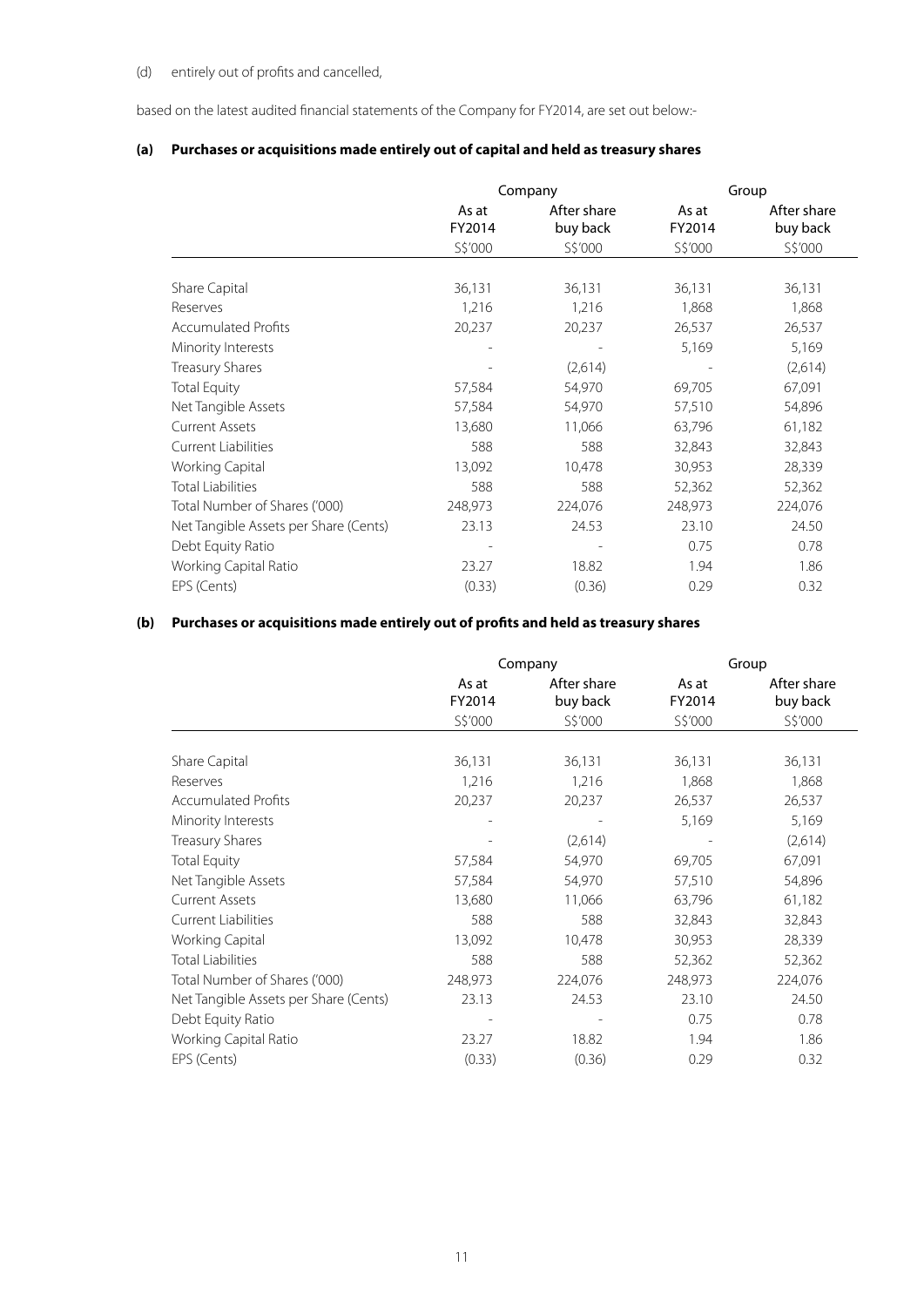# **(c) Purchases or acquisitions made entirely out of capital and cancelled**

|                                       |         | Company     |         | Group       |
|---------------------------------------|---------|-------------|---------|-------------|
|                                       | As at   | After share | As at   | After share |
|                                       | FY2014  | buy back    | FY2014  | buy back    |
|                                       | S\$'000 | S\$'000     | S\$'000 | S\$'000     |
|                                       |         |             |         |             |
| Share Capital                         | 36,131  | 33,517      | 36,131  | 33,517      |
| Reserves                              | 1,216   | 1,216       | 1,868   | 1,868       |
| <b>Accumulated Profits</b>            | 20,237  | 20,237      | 26,537  | 26,537      |
| Minority Interests                    |         |             | 5,169   | 5,169       |
| <b>Treasury Shares</b>                |         |             |         |             |
| <b>Total Equity</b>                   | 57,584  | 54,970      | 69,705  | 67,091      |
| Net Tangible Assets                   | 57,584  | 54,970      | 57,510  | 54,896      |
| <b>Current Assets</b>                 | 13,680  | 11,066      | 63,796  | 61,182      |
| <b>Current Liabilities</b>            | 588     | 588         | 32,843  | 32,843      |
| Working Capital                       | 13,092  | 10,478      | 30,953  | 28,339      |
| <b>Total Liabilities</b>              | 588     | 588         | 52,362  | 52,362      |
| Total Number of Shares ('000)         | 248,973 | 224,076     | 248,973 | 224,076     |
| Net Tangible Assets per Share (Cents) | 23.13   | 24.53       | 23.10   | 24.50       |
| Debt Equity Ratio                     |         |             | 0.75    | 0.78        |
| Working Capital Ratio                 | 23.27   | 18.82       | 1.94    | 1.86        |
| EPS (Cents)                           | (0.33)  | (0.36)      | 0.29    | 0.32        |

# **(d) Purchases or acquisitions made entirely out of profits and cancelled**

|                                       |                            | Company                            |                            | Group                              |
|---------------------------------------|----------------------------|------------------------------------|----------------------------|------------------------------------|
|                                       | As at<br>FY2014<br>S\$'000 | After share<br>buy back<br>S\$'000 | As at<br>FY2014<br>S\$'000 | After share<br>buy back<br>S\$'000 |
|                                       |                            |                                    |                            |                                    |
| Share Capital                         | 36,131                     | 36,131                             | 36,131                     | 36,131                             |
| Reserves                              | 1,216                      | 1,216                              | 1,868                      | 1,868                              |
| <b>Accumulated Profits</b>            | 20,237                     | 17,623                             | 26,537                     | 23,923                             |
| Minority Interests                    |                            |                                    | 5,169                      | 5,169                              |
| Treasury Shares                       |                            |                                    |                            |                                    |
| <b>Total Equity</b>                   | 57,584                     | 54,970                             | 69,705                     | 67,091                             |
| Net Tangible Assets                   | 57,584                     | 54,970                             | 57,510                     | 54,896                             |
| <b>Current Assets</b>                 | 13,680                     | 11,066                             | 63,796                     | 61,182                             |
| <b>Current Liabilities</b>            | 588                        | 588                                | 32,843                     | 32,843                             |
| Working Capital                       | 13,092                     | 10,478                             | 30,953                     | 28,339                             |
| <b>Total Liabilities</b>              | 588                        | 588                                | 52,362                     | 52,362                             |
| Total Number of Shares ('000)         | 248,973                    | 224,076                            | 248,973                    | 224,076                            |
| Net Tangible Assets per Share (Cents) | 23.13                      | 24.53                              | 23.10                      | 24.50                              |
| Debt Equity Ratio                     |                            |                                    | 0.75                       | 0.78                               |
| Working Capital Ratio                 | 23.27                      | 18.82                              | 1.94                       | 1.86                               |
| EPS (Cents)                           | (0.33)                     | (0.36)                             | 0.29                       | 0.32                               |

The financial effects are the same whether the Shares are purchased via Market Purchases or Off-Market Purchases. The Group had a balance of S\$7,288,000 in cash as at 31 December 2014. Assuming the Share Buy Back of up to 24,897,300 Shares at the maximum price of S\$0.105 per Share, the Company's cash reserves would be reduced by S\$2,614,000 and, all other things remaining the same, the working capital and net tangible assets of the Group and the Company would be reduced by the dollar value of the Shares purchased. The consolidated net tangible assets value per Share after the repurchase of 24,897,300 Shares would be increased to S\$0.245.

As illustrated in the tables above, the purchase of the Shares would reduce the current assets and shareholders' funds of the Group and the Company accordingly. This would result in an increase in the debt equity ratio of the Group. The consolidated EPS as a result of the repurchase of 24,897,300 Shares would be increased from 0.29 cents to 0.32 cents.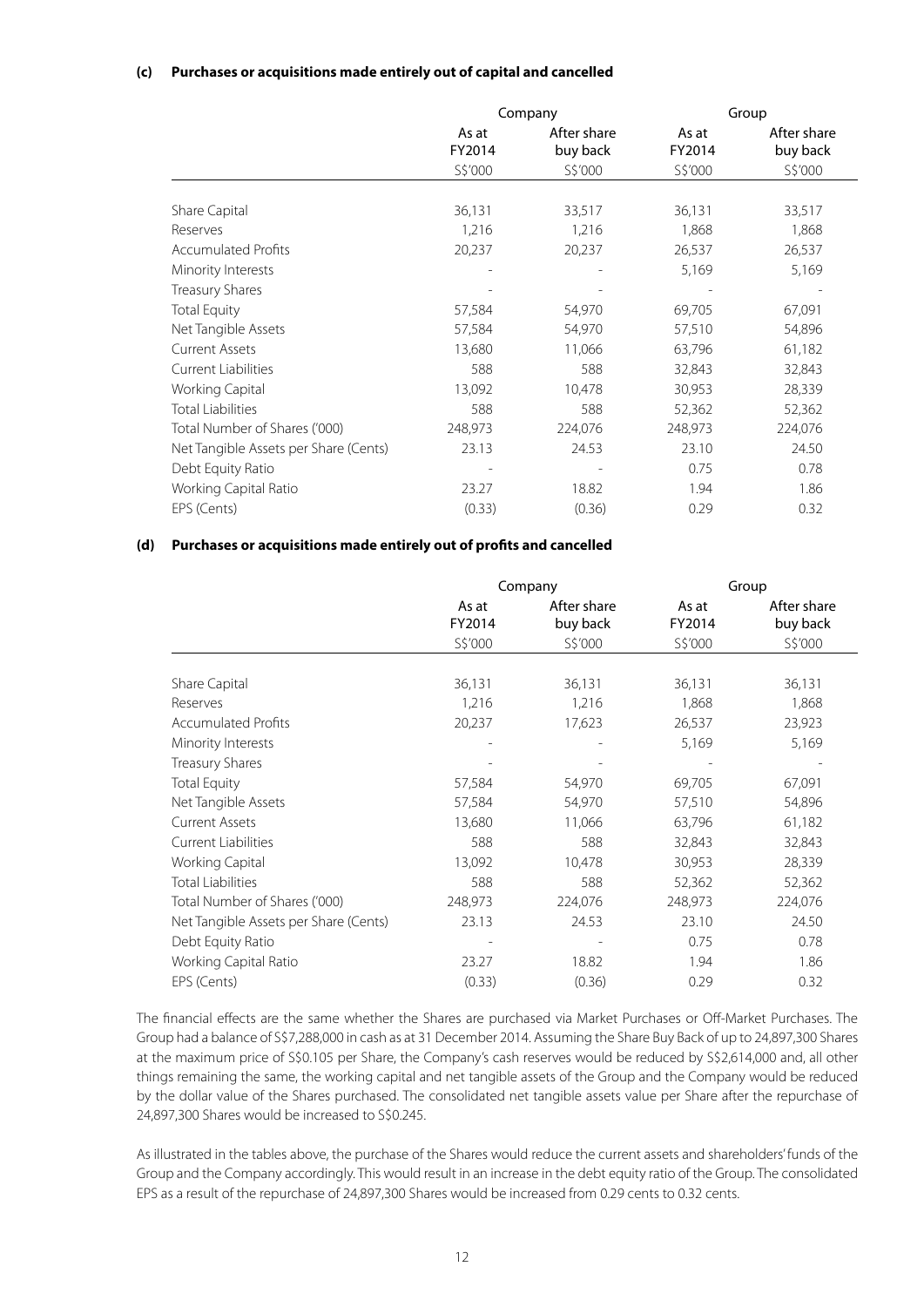The actual impact on the debt equity and working capital ratio of the Company would depend on the number of Shares purchased and the price or prices at which the Shares are purchased. The actual impact on the respective ratios will depend on the number and price of the Shares bought back. The Directors do not propose to exercise the Share Buy Back Mandate to such an extent that it would have a material adverse effect on the working capital requirements of the Company.

The acquisition and purchase of Shares will only be effected after considering relevant factors such as the working capital requirements, availability of surplus cash and other financial resources, the expansion and investment plans of the Group, and the prevailing market conditions. The Share Buy Back Mandate will be exercised with a view to enhance the EPS of the Group.

**Shareholders should note that the financial effects illustrated above are for illustrative purposes only. In particular, it is important to note that the above analysis is based on the latest audited financial statements of the Company and the Group as at 31 December 2014, and is not representative of the Group's future financial performance.**

**Although the Share Buy Back Mandate would authorise the Company to buy back up to 10% of the Company's issued Shares, the Company may not necessarily buy back all 10% of the issued Shares in full.**

**In particular, the maximum number of Shares that the Company may purchase under the Act is limited by the solvency requirements set out in the Act.**

#### **2.9 Tax Implications**

Shareholders who are in doubt as to their respective tax positions or the tax implications of a Share Purchase or who may be subject to tax, whether in or outside Singapore, should consult their own professional advisers.

#### **2.10 Listing Rules of the SGX-ST**

Under the Listing Rules, a listed company may purchase shares by way of Market Purchases at a price per share which is not more than 5% above the "average closing market price", being the average of the closing market prices of a share over the last five (5) Market Days on which transactions in the shares were recorded, before the day on which the purchases were made (which is deemed to be adjusted for any corporate action that occurs after such five (5) Market Day period). The Maximum Price for a Share in relation to Market Purchases by the Company, referred to in Section 2.4 above, conforms to this restriction.

While the Listing Rules do not expressly prohibit purchase of shares by a listed company during any particular time or times, because the listed company would be considered an "insider" in relation to any purchase of its shares, the Company will not purchase any Shares after a price sensitive development has occurred or has been the subject of a decision until such time as the price sensitive information has been publicly announced. In particular, the Company will not purchase or acquire any Shares through Market Purchases or Off Market Purchases during the period of two (2) weeks immediately preceding the announcement of the Company's financial statements for each of the first three (3) quarters of its financial year, and one (1) month immediately preceding the announcement of the Company's financial statement for the financial year, or one (1) month before the announcement of the Issuer's half year and full year financial statements, as the case may be.

The Company is required under Rule 723 of the Listing Rules, to ensure that at least 10% of any class of its listed securities are held by public shareholders. "Public" is defined under the Listing Rules as persons other than the Directors, chief executive officer, substantial shareholders or controlling shareholders of the Company and its subsidiaries, as well as the associates of such persons.

As at the Latest Practicable Date, there are 159,116,000 Shares in the hands of the public (as defined in the Listing Rules), representing approximately 64% of the issued Shares. Assuming that pursuant to the Share Buy Back Mandate, the Company purchases its Shares through Market Purchases or Off Market Purchases from the public (as defined in the Listing Rules) up to the full 10% limit, the number of Shares in the hands of the public would be reduced to 134,219,000 Shares, representing approximately 60% of the remaining issued Shares.

Accordingly, as at the Latest Practicable Date, the Company will be able to undertake the Share Purchase up to the full 10% limit pursuant to the Share Buy Back Mandate without affecting the listing status of the Shares on the Mainboard of the SGX-ST.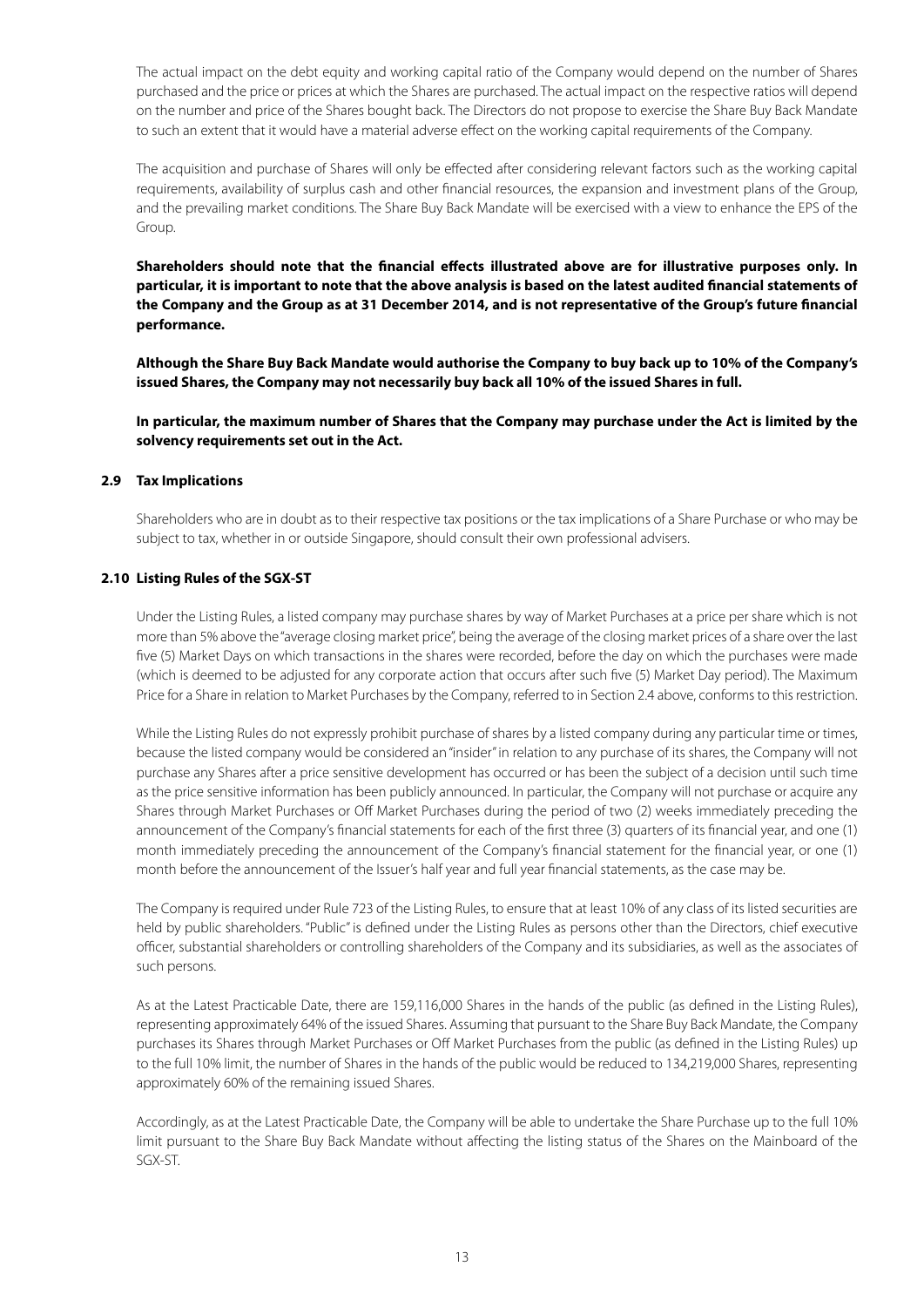#### **2.11 Take-over Code Implications**

### **2.11.1 Obligation to Make a Take-over Offer**

Under Appendix 2 of the Take-over Code, any increase in the percentage of voting rights held by a Shareholder and persons acting in concert with him as a result of any Share Purchase will be treated as an acquisition for the purposes of Rule 14 of the Take-over Code.

Pursuant to Rule 14 of the Take-over Code, a Shareholder and persons acting in concert with him will incur an obligation to make a mandatory take-over offer for the Company if, inter alia, he and persons acting in concert with him increase their voting rights in the Company to 30% or more or, if they, together holding between 30% and 50% of the Company's voting rights, increase their voting rights in the Company by more than 1% in any period of six (6) months.

Consequently, depending on the number of Shares purchased by the Company and the Company's total number of issued Shares at that time, a Shareholder or a group of Shareholders acting in concert could, in certain circumstances, obtain or consolidate effective control of the Company and become obliged to make a take-over offer for the Company under Rule 14 of the Take-over Code.

# **2.11.2 Effect of Rule 14 and Appendix 2 of the Take-over Code**

In general terms, the effect of Rule 14 and Appendix 2 is that, unless exempted, Directors and persons acting in concert with them will incur an obligation to make a take-over offer for the Company under Rule 14 if, as a result of the Company purchasing Shares, the voting rights of such Directors and their concert parties would increase to 30% or more, or, if the voting rights of such Directors and their concert parties fall between 30% and 50% of the Company's voting rights, the voting rights of such Directors and their concert parties would increase by more than 1% in any period of six (6) months.

Under Appendix 2, a Shareholder who is not acting in concert with the Directors, will not be required to make a takeover offer under Rule 14 if, as a result of the Company purchasing its Shares, the voting rights of such Shareholder in the Company would increase to 30% or more, or, if such Shareholder holds between 30% and 50% of the Company's voting rights, the voting rights of such Shareholder would increase by more than 1% in any period of six (6) months. Such a Shareholder need not abstain from voting in respect of the resolution authorising the Share Buy Back Mandate.

# **2.11.3 Persons Acting in Concert**

Under the Take-over Code, persons acting in concert comprise individuals or companies who, pursuant to an agreement or understanding (whether formal or informal) co-operate, through the acquisition by any of them of shares in a company to obtain or consolidate effective control of that company.

Unless the contrary is established, the following persons, inter alia, will be presumed to be acting in concert with each other under the Take-over Code:-

- (i) a company with its parent company, subsidiaries, its fellow subsidiaries, any associated companies of the above companies, any company whose associated companies include any of the above companies and any person who has provided financial assistance (other than a bank in the ordinary course of business) to any of the above for the purchase of voting rights;
- (ii) a company with any of its directors, together with their close relatives, related trusts and any companies controlled by any of the directors, their close relatives and related trusts;
- (iii) a company with any of its pension funds and employee share schemes;
- (iv) a person with any investment company, unit trust or other fund in respect of the portion which the person manages on a discretionary basis;
- (v) a financial or other professional advisor, with its client in respect of the shareholdings of the advisor and the persons controlling, controlled by or under the same control as the advisor; and all the funds which the advisor manages on a discretionary basis, where the shareholdings of the advisor and any of those funds in the client total 10% or more of the client's equity share capital;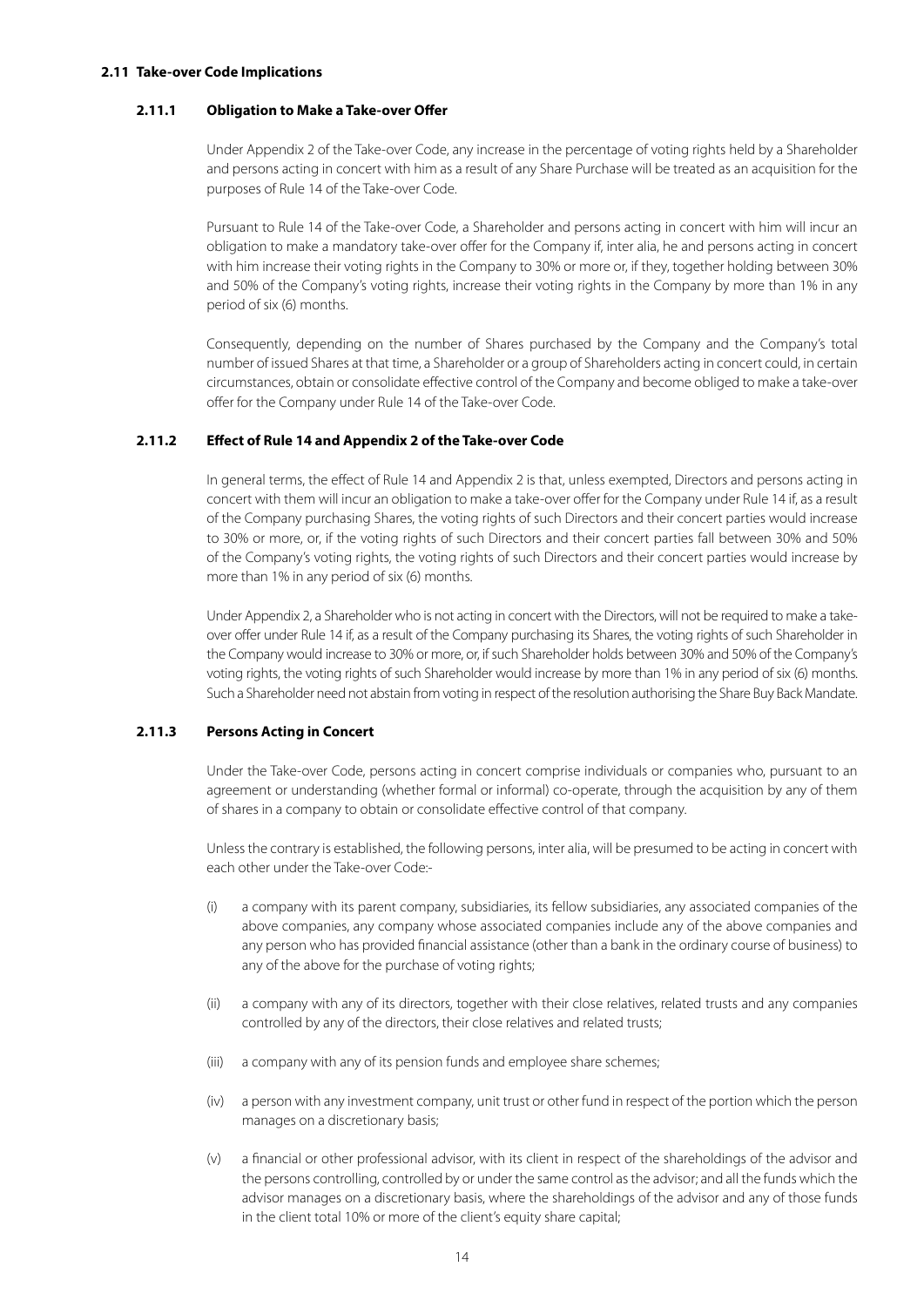- (vi) directors of a company, together with their close relatives, related trusts and companies controlled by any of them, which is subject to an offer or where they have reason to believe a bona fide offer for their company may be imminent;
- (vii) partners; and
- (viii) an individual, his close relatives, his related trusts, any person who is accustomed to act according to his instructions, companies controlled by any of the above persons and any person who has provided financial assistance (other than a bank in the ordinary course of business) to any of the above for the purchase of voting rights.

For this purpose, ownership or control of at least 20% but not more than 50% of the equity share capital of the company will be regarded as the test of associated company status.

The circumstances under which Shareholders, including Directors and persons acting in concert with them respectively will incur an obligation to make a take-over offer under Rule 14 of the Take-over Code after a purchase or acquisition of Shares by the Company are set out under Appendix 2 of the Take-over Code.

# **2.11.4 Parties in Concert**

Save as disclosed herein, the Directors have confirmed that they are not aware of any facts or factors which suggest or imply that any particular person(s) and/or Shareholder(s) are, or may be regarded, as parties acting in concert such that their respective interests in voting Shares should or ought to be consolidated, and consequences under the Take-over Code would ensue as a result of a Share Buy Back.

Mr Ow Chin Seng, Mr Koh Beng Leong and Mr Ow Eei Meng, Benjamin are Directors of the Company (together, the **"Affected Parties"**). Mr Koh Beng Leong is the nephew of Mr Ow Chin Seng, and Mr Ow Eei Meng, Benjamin is the son of Mr Ow Chin Seng. As at the Latest Practicable Date, each of the Affected Parties are deemed interested in approximately 34.50% of the issued Shares.

As at the Latest Practicable Date, the Affected Parties and their concert parties (the **"Concert Party Group"**), as well as the Shares they are interested in, are set out in the table below. The table below also sets out, assuming that the Company exercises the Share Buy Back Mandate in full, the shareholdings of the Concert Party Group before and after the assumed repurchase of 24,897,300 Shares by the Company:-

| <b>Concert Party Group</b>                    |                         | Before share buy back      | After share buy back <sup>(1)</sup> |                            |  |
|-----------------------------------------------|-------------------------|----------------------------|-------------------------------------|----------------------------|--|
|                                               | No. of<br><b>Shares</b> | Shareholding<br>Percentage | No. of<br><b>Shares</b>             | Shareholding<br>Percentage |  |
| Ow Chin Seng<br>(Executive Chairman)          | 67,536,758              | 27.126%                    | 67,536,758                          | 30.140%                    |  |
| Koh Beng Leong<br>(Executive Director)        | 12,000                  | 0.005%                     | 12,000                              | 0.005%                     |  |
| Ow Eei Meng, Benjamin<br>(Executive Director) |                         |                            |                                     |                            |  |
| Low Kheng<br>(Ow Chin Seng's wife)            | 8,274,924               | 3.324%                     | 8,274,924                           | 3.693%                     |  |
| Elsie Low Kheng Thor<br>(Low Kheng's sister)  | 1,595,000               | 0.64%                      | 1,595,000                           | 0.71%                      |  |
| Low Chuan Seng<br>(Low Kheng's brother)       | 122,164                 | 0.05%                      | 122,164                             | 0.05%                      |  |
| Kwek Geok Yong<br>(Low Chuan Seng's wife)     | 2,516,072               | 1.01%                      | 2,516,072                           | 1.12%                      |  |
| Low Kim Chuan<br>(Low Kheng's brother)        | 18                      | 0%                         | 18                                  | 0%                         |  |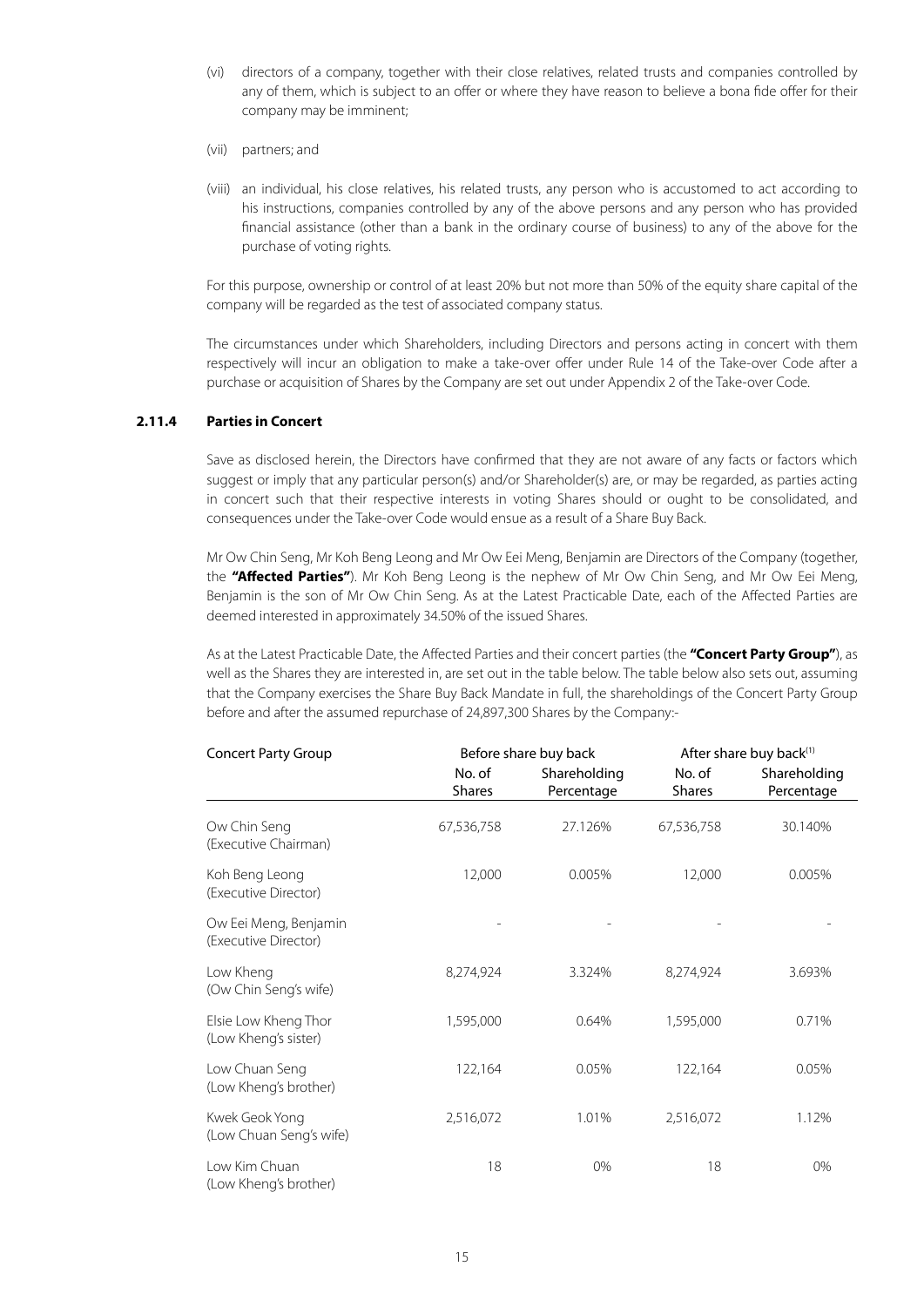| Peh Choon Chieh<br>(Ow Chin Seng's nephew)       | 1,966,400  | 0.79%  | 1,966,400  | 0.88%  |
|--------------------------------------------------|------------|--------|------------|--------|
| Lee Ah Ho<br>(Low Kheng's mother)                | 228,000    | 0.09%  | 228,000    | 0.10%  |
| Lau Siew Kwan<br>(Low Kheng's sister)            | 60,000     | 0.02%  | 60,000     | 0.03%  |
| Low Kheng Huay Joanna<br>(Low Kheng's sister)    | 14,400     | 0.01%  | 14,400     | 0.01%  |
| Low Bee Eng<br>(Low Kheng's sister)              | 400        | 0%     | 400        | 0%     |
| Koh Wee Leong, Vincent<br>(Low Kheng's nephew)   | 220,000    | 0.09%  | 220,000    | 0.10%  |
| Low Ann Kok<br>(Ow Chin Seng's nephew)           | 24,000     | 0.01%  | 24,000     | 0.01%  |
| Koh Wee Beng<br>(Ow Chin Seng's nephew)          | 20,000     | 0.01%  | 20,000     | 0.01%  |
| Lau Gee Hong<br>(Ow Chin Seng's nephew)          | 200        | 0%     | 200        | 0%     |
| Phua Sin Yee<br>(Ow Chin Seng's daughter-in-law) | 2,919,400  | 1.17%  | 2,919,400  | 1.30%  |
| Heng Hui Lyn<br>(Ow Chin Seng's daughter-in-law) | 398,200    | 0.16%  | 398,200    | 0.18%  |
| Total                                            | 85,907,936 | 34.50% | 85,907,936 | 38.34% |

# **Note(s):-**

(1) This is based on the assumption that the Company exercises the Share Buy Back Mandate in full, no one in the Concert Party Group will sell any of his/her interests to the Company and that, save for the change in their interests resulting directly from the Share Purchases by the Company, there are no other changes in their interest in the voting rights in the Company for the duration of the Share Buy Back Mandate.

As can be seen from the above, and on the assumption in note (1) of the table in the preceding paragraph, in the event that the Company exercises the Share Buy Back Mandate in full, the Concert Party Group's combined shareholdings would increase from 34.50% to approximately 38.34%. The Concert Party Group would accordingly be required to make a mandatory take-over offer under Rule 14 of the Take-over Code as a result of the Share Purchases.

Pursuant to Appendix 2 of the Take-over Code, the Concert Party Group will be exempted from the requirement to make a general offer for the Company pursuant to Rule 14 of the Take-over Code in the event that the Concert Party Group's aggregate percentage of voting rights in the Company increases by more than 1% in any six (6) month period as a result of the Company buying back its Shares pursuant to the Share Buy Back Mandate, subject to the following conditions:-

- (a) the circular to shareholders on the resolution to authorise a buy back to contain advice to the effect that by voting for the buy back resolution, shareholders are waiving their right to a general offer at the required price from directors and parties acting in concert with them who, as a result of the company buying back its shares, would increase their voting rights to 30% or more, or if they together hold between 30% and 50% of the company's voting rights, would increase their voting rights by more than 1% in any period of six (6) months; and the names of such directors and persons acting in concert with them, their voting rights at the time of the resolution and after the proposed buy back to be disclosed in the same circular;
- (b) the resolution to authorise a share buy back to be approved by a majority of those shareholders present and voting at the meeting on a poll who could not become obliged to make an offer as a result of the share buy back;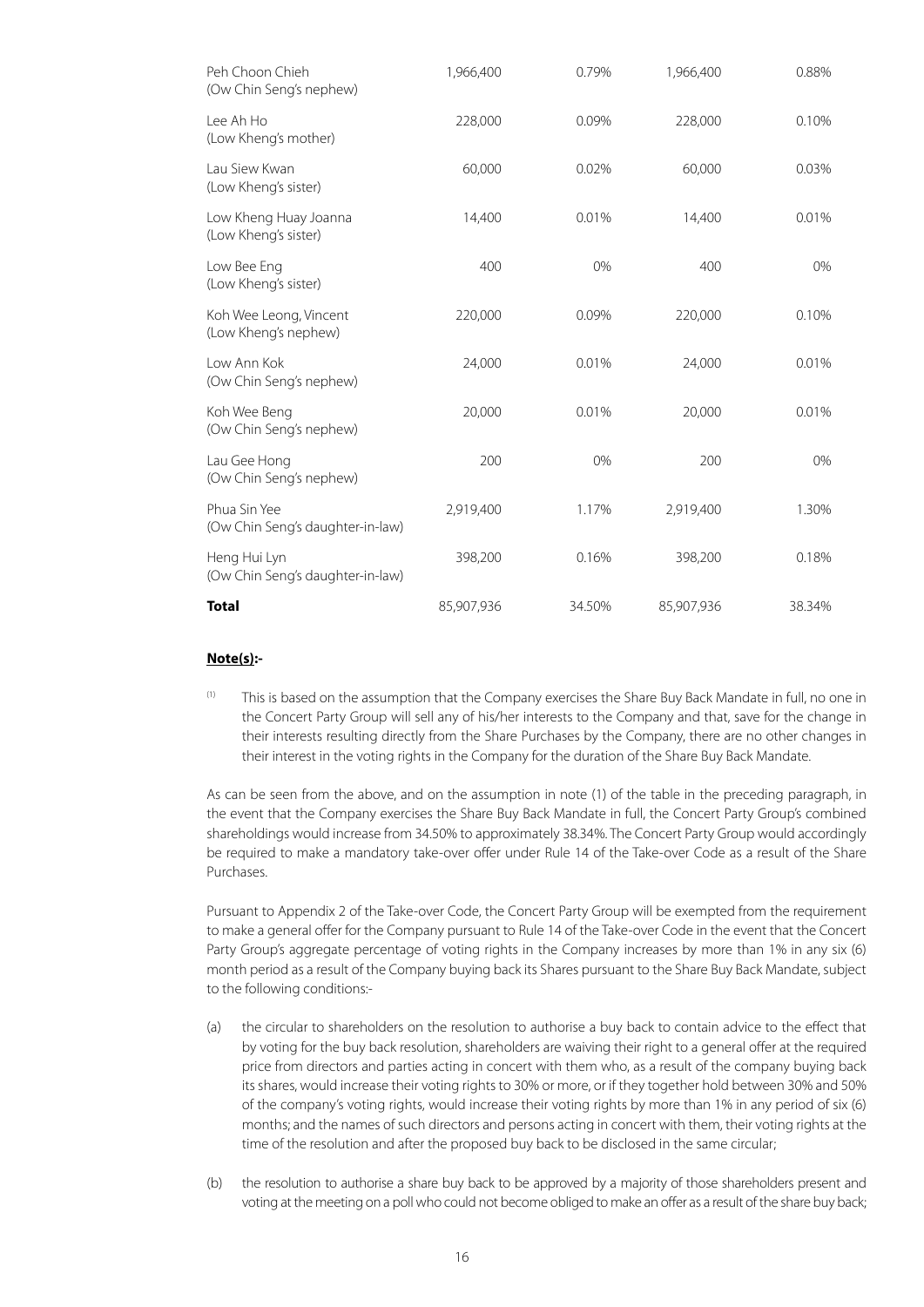- (c) directors and/or persons acting in concert with them to abstain from voting for and/or recommending shareholders to vote in favour of the resolution to authorise the share buy back;
- (d) within seven (7) days after the passing of the resolution to authorise a share buy back, each of the directors to submit to the Council a duly signed Form 2 (Submission By Directors And Their Concert Parties Pursuant to Appendix 2);
- (e) directors and/or persons acting in concert with them not to have acquired and not to acquire any shares between the date on which they know that the announcement of the share buy back proposal is imminent and the earlier of:-
	- (i) the date on which the authority of the share buy back expires; and
	- (ii) the date on which the company announces it has bought back such number of shares as authorised by shareholders at the latest general meeting or it has decided to cease buying back its shares, as the case may be,

if such acquisitions, taken together with the buy back, would cause their aggregate voting rights to increase to 30% or more; and

- (f) directors and/or persons acting in concert with them, together holding between 30% and 50% of the company's voting rights, not to have acquired and not to acquire any shares between the date on which they know that the announcement of the share buy back proposal is imminent and the earlier of:-
	- (i) the date on which the authority of the share buy back expires; and
	- (ii) the date on which the company announces it has bought back such number of shares as authorised by shareholders at the latest general meeting or it has decided to cease buying back its shares, as the case may be,

if such acquisitions, taken together with the buy back, would cause their aggregate voting rights to increase by more than 1% in the preceding six (6) months.

The Directors hereby confirm that the Share Buy Back Mandate will not be exercised to assist any person (and/or his concert parties) to obtain or consolidate control of the Company. The Affected Parties have also confirmed that neither they nor their concert parties have acquired or will acquire Shares in the knowledge that the despatch of the Notice to authorise the Share Buy Back Mandate is imminent.

# **2.11.5 Approval**

The adoption of the Share Buy Back Mandate is subject to the approval of the Shareholders at the AGM.

**It should be noted that approving the Share Buy Back Mandate will constitute a waiver by the Shareholders in respect of their rights to a general offer by the Concert Party Group, at the required price, if a Share Purchase results in an increase in their voting rights by more than 1% in any six (6) month period.**

**Shareholders who are in any doubt as to whether they would incur any obligations to make a take-over offer as a result of any purchase of Shares by the Company pursuant to the Share Buy Back Mandate are advised to consult their professional advisors and/or the SIC before they acquire any Shares during the period when the Share Buy Back Mandate is in force.**

### **2.11.6 Submission of Form 2 to the SIC**

Form 2 (Submission by Directors and their Concert Parties pursuant to Appendix 2 of the Take-over Code) is the prescribed form to be submitted to the SIC by a Director and persons acting in concert with him pursuant to the conditions for exemption (please refer to condition (d) of Section 2.11.4 above) from the requirement to make a take-over offer under Rule 14 of the Take-over Code as a result of the Share Buy Back Mandate.

As at the Latest Practicable Date, the Affected Parties have informed the Company that they will be submitting Form 2 to the SIC within seven (7) days after the passing of the resolution approving the Share Buy Back Mandate.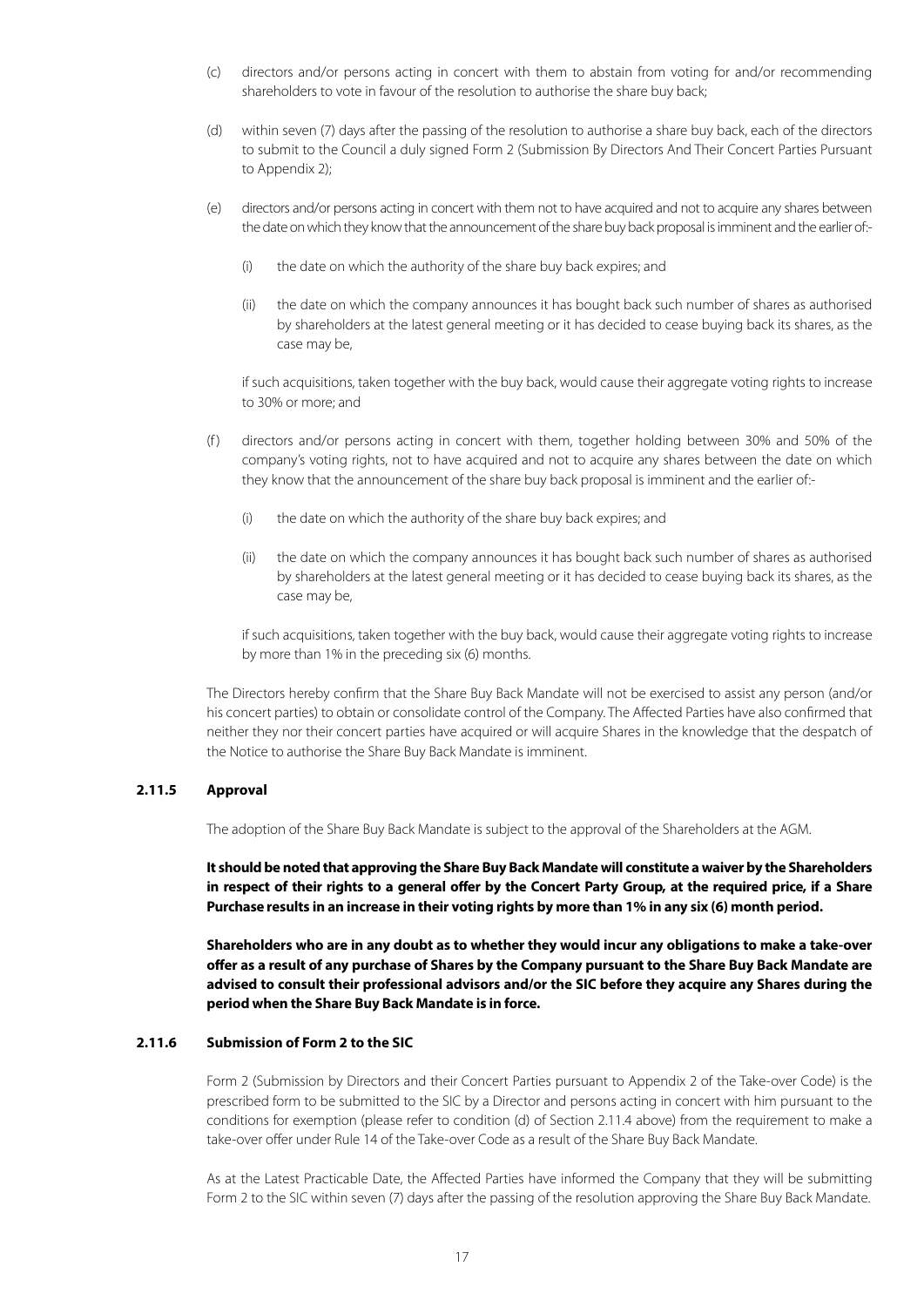### **2.12 No Share Purchases in the Previous Twelve (12) Months**

The Company has not purchased or acquired any Shares during the twelve (12) month period preceding the Latest Practicable Date.

#### **2.13 Limits on Shareholdings**

The Company does not have any limits on the shareholding of any Shareholder.

# **3. INTERESTS OF THE DIRECTORS AND SUBSTANTIAL SHAREHOLDERS**

#### **3.1 Interests in Shares**

### **3.1.1 Interests of Directors**

The interests of the Directors in the Shares, based on information as recorded in the Register of Directors' Shareholdings of the Company maintained pursuant to Section 164 of the Act, as at the Latest Practicable Date, are as follows:-

|                               | <b>Direct Interest</b> |                          | Deemed Interest |      |               | <b>Total Interest</b> |
|-------------------------------|------------------------|--------------------------|-----------------|------|---------------|-----------------------|
|                               | No. of                 |                          | No. of          |      | No. of        |                       |
| Name                          | <b>Shares</b>          | %                        | <b>Shares</b>   | %    | <b>Shares</b> | %                     |
|                               |                        |                          |                 |      |               |                       |
| Ow Chin Seng                  | 67,536,758             | 27.13                    | 8,274,924       | 3.32 | 75,811,682    | 30.45                 |
| Ng Kim Keang                  | 1,441,000              | 0.58                     |                 |      | 1,441,000     | 0.58                  |
| Koh Beng Leong <sup>(1)</sup> | 12,000                 | 0.00                     |                 |      | 12,000        | 0.00                  |
| Dr Yang Guo Ying              | 36,000                 | 0.01                     |                 |      | 36,000        | 0.01                  |
| Ow Eei Meng,                  |                        |                          |                 |      |               |                       |
| Benjamin <sup>(2)</sup>       |                        | $\overline{\phantom{a}}$ | 2,919,400       | 1.17 | 2,919,400     | 1.17                  |
| Ang Mong Seng                 | 720,000                | 0.29                     |                 |      | 720,000       | 0.29                  |
| Lee Bon Leong                 | 3,142,000              | 1.26                     | 120,000         | 0.05 | 3,262,000     | 1.31                  |
| Dr Choong Chow                |                        |                          |                 |      |               |                       |
| Siong                         | 480,000                | 0.19                     |                 |      | 480,000       | 0.19                  |

# **Notes:-**

(1) Koh Beng Leong is the nephew of Ow Chin Seng.

 $(2)$  Ow Eei Meng, Benjamin is the son of Ow Chin Seng.

# **3.1.2 Interests of Substantial Shareholders of the Company**

The interests of the substantial shareholders of the Company in the Shares, based on information as recorded in the Register of Substantial Shareholders of the Company maintained pursuant to Section 88 of the Act, as at the Latest Practicable Date, is as follows:-

|              | Direct Interest |               | Deemed Interest |      |               | <b>Total Interest</b> |
|--------------|-----------------|---------------|-----------------|------|---------------|-----------------------|
|              | No. of          |               | No. of          |      | No. of        |                       |
| Name         | <b>Shares</b>   | $\frac{0}{0}$ | <b>Shares</b>   | $\%$ | <b>Shares</b> | $\%$                  |
|              |                 |               |                 |      |               |                       |
| Ow Chin Seng | 67,536,758      | 27.13         | 8.274.924       | 3.32 | 75.811.682    | 30.45                 |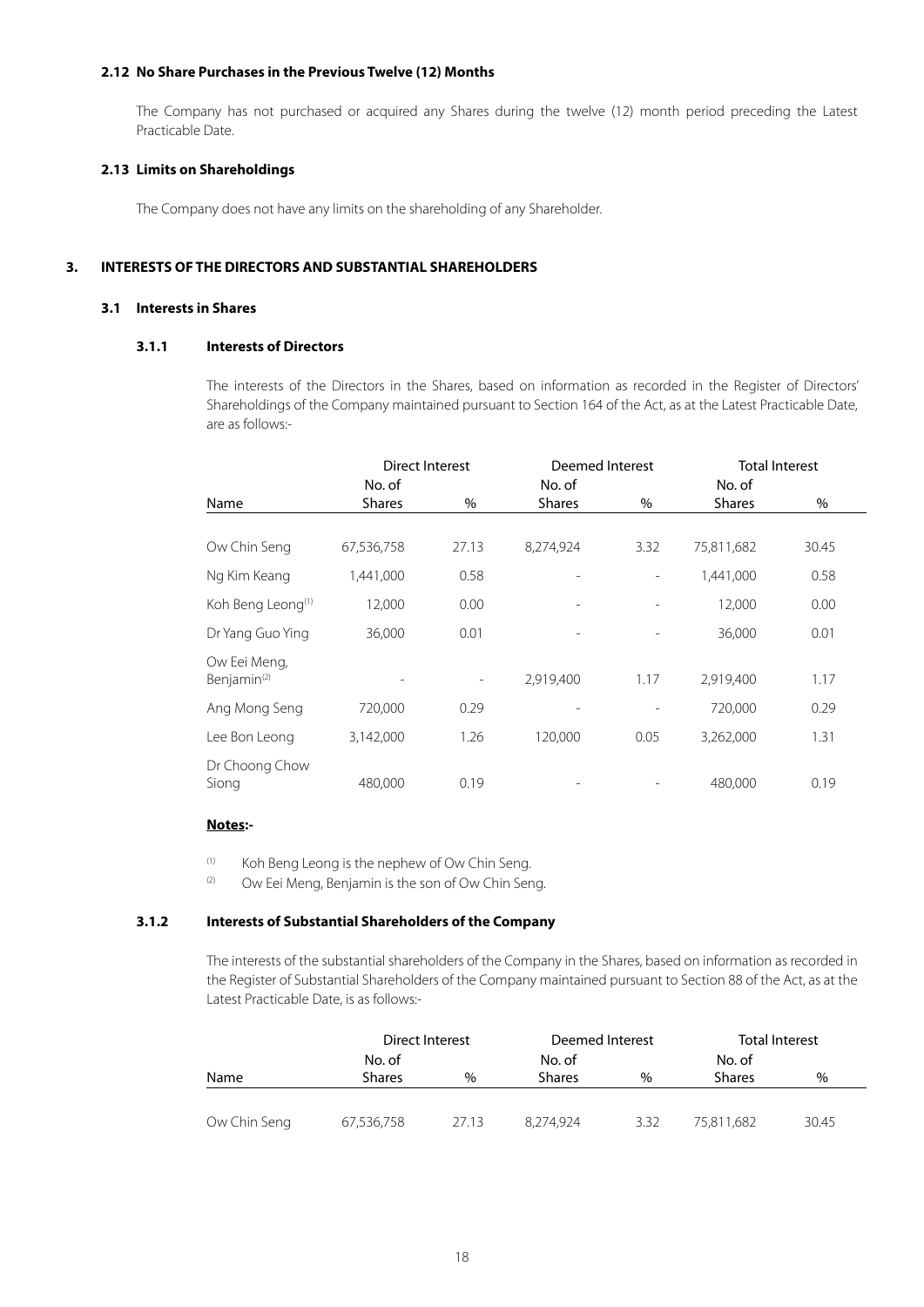#### **4. DIRECTORS' RECOMMENDATIONS**

The Directors (other than the Affected Parties, who have abstained from making any recommendation), having carefully considered the terms and rationale of the proposed adoption of the Share Buy Back Mandate, are of the opinion that the proposed adoption of the Share Buy Back Mandate is in the best interests of the Company, and accordingly recommend that Shareholders vote in favour of the ordinary resolution relating to the adoption of the Share Buy Back Mandate at the AGM as set out in the Notice.

# **5. ABSTENTION FROM VOTING**

In compliance with paragraph 3(a)(iii) of Appendix 2 of the Code (as reflected in condition (c) of Section 2.11.4 above), the Affected Parties will abstain, and will procure that parties acting in concert with them (being members of the Concert Party Group) shall abstain from voting, whether by representative or proxy, on the ordinary resolution relating to the Share Buy Back Mandate. In addition, the Affected Parties will not accept, and will procure that members of the Concert Party Group do not accept, nominations as proxy or otherwise vote at the AGM in respect of the ordinary resolution relating to the Share Buy Back Mandate, unless Shareholders appointing them as proxies give specific instructions in the relevant proxy forms on the manner in which they wish for their votes to be cast for the ordinary resolution relating to the Share Buy Back Mandate.

#### **6. ANNUAL GENERAL MEETING**

The AGM, notice of which is set out in the Annual Report 2014, will be held on 27 April 2015 at 10.00 a.m. at 52 Tuas Avenue 9, Singapore 639193, for the purpose of considering, and if thought fit, passing with or without any modifications the ordinary resolution set out in the Notice.

# **7. ACTION TO BE TAKEN BY SHAREHOLDERS**

#### **7.1 Appointment of Proxies**

Shareholders who are unable to attend the AGM and who wish to appoint a proxy to attend and vote at the AGM on their behalf should complete, sign and return the proxy form attached to the Notice in accordance with the instructions printed thereon as soon as possible and in any event so as to arrive at the Company's registered office at 52 Tuas Avenue 9, Singapore 639193 not less than forty-eight (48) hours before the time fixed for the AGM. The appointment of a proxy by a Shareholder does not preclude him from attending and voting in person at the AGM if he wishes to do so.

#### **7.2 When Depositor Regarded as Shareholder**

A Depositor will not be regarded as a member of the Company entitled to attend the AGM and to speak and vote thereat unless his name appears on the Depository Register as at forty-eight (48) hours before the AGM.

#### **8. DIRECTORS' RESPONSIBILITY STATEMENT**

The Directors collectively and individually accept full responsibility for the accuracy of the information given in this Appendix and confirm after making all reasonable enquiries that, to the best of their knowledge and belief, this Appendix constitutes full and true disclosure of all material facts about the proposed adoption of the Share Buy Back Mandate, the Company and its subsidiaries, and the Directors are not aware of any facts the omission of which would make any statement in this Appendix misleading. Where information in this Appendix has been extracted from published or otherwise publicly available sources or obtained from a named source, the sole responsibility of the Directors has been to ensure that such information has been accurately and correctly extracted from those sources and/or reproduced in this Appendix in its proper form and context.